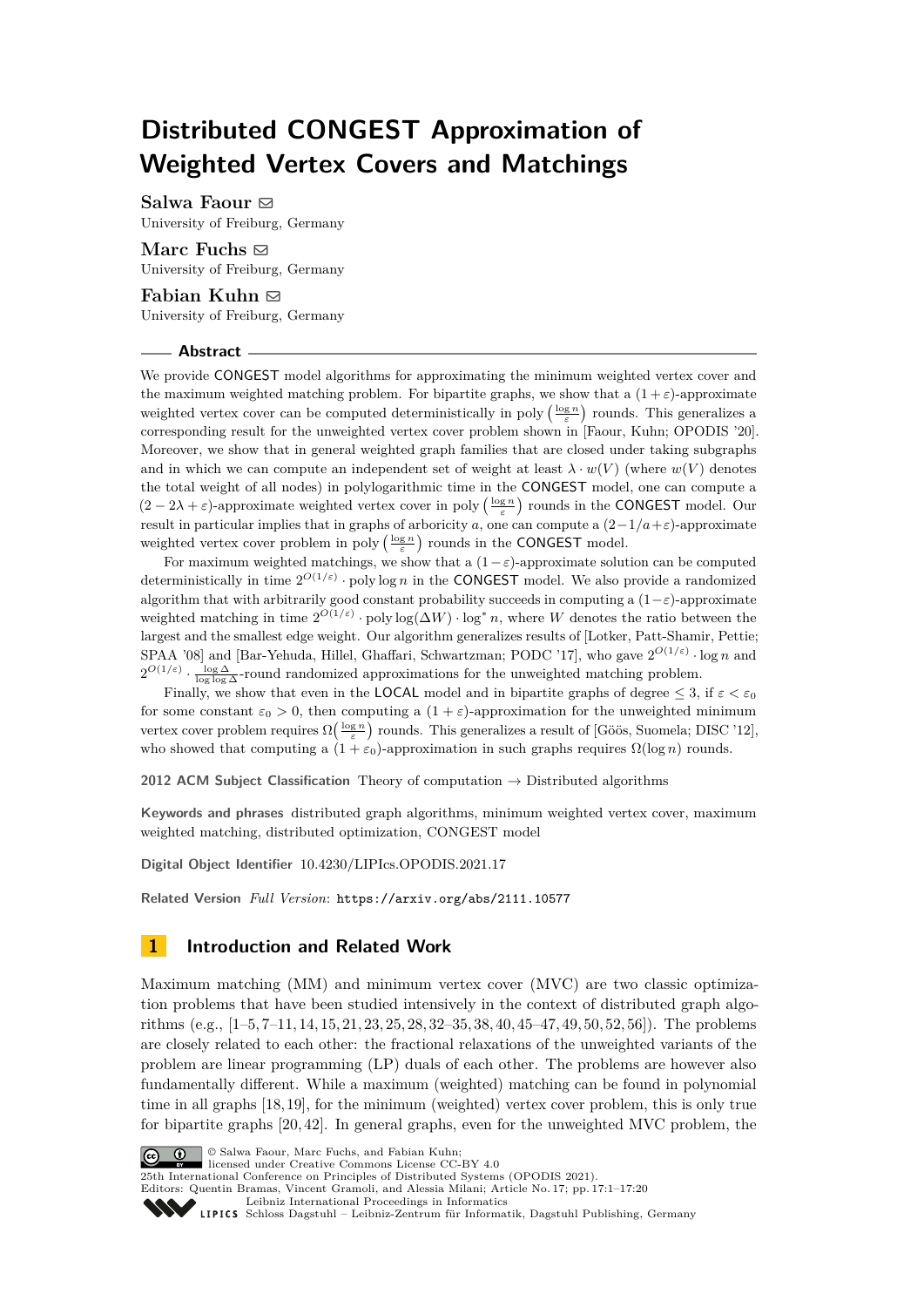#### **17:2 Distributed CONGEST Approximation of Weighted Vertex Covers and Matchings**

best polynomial-time approximation algorithms have an approximation ratio of  $2 - o(1)$  [\[41\]](#page-17-9). The MVC problem is known to be APX-hard [\[17,](#page-16-10) [36\]](#page-17-10), and if the unique games conjecture holds, the current  $(2 - o(1))$ -approximation algorithms are essentially best possible [\[43\]](#page-17-11).

In the distributed context, most prominently, the problems have been studied in the standard message passing models in graphs, in the LOCAL model and the CONGEST model [\[53\]](#page-18-5). In both models, the graph  $G = (V, E)$  on which we want to solve some graph problem also represents the network and it is assumed that the nodes *V* of *G* can communicate with each other in synchronous rounds by exchanging messages over the edges *E* of *G*. In the LOCAL model, the size of those messages is not restricted, whereas in the CONGEST model, it is assumed that each message has to consist of at most  $O(\log n)$  bits, where  $n = |V|$  is the number of nodes of the network graph *G*. In the following discussion of existing work on distributed matching and vertex cover algorithms, we concentrate on polylogarithmic-time distributed algorithms that also work for the weighted variants of the problems.

**Distributed Complexity of Weighted Matchings.** While the unweighted versions of both problems can be approximated within a factor of 2 by computing a maximal matching, a little more work is needed for weighted matchings and vertex covers. The first polylogarithmic-time distributed algorithm for computing a constant approximation for the maximum weighted matching (MWM) problem was presented in [\[56\]](#page-18-4). This algorithm was then improved in [\[50\]](#page-18-2) and in [\[49\]](#page-18-1), where it is shown that a  $(1/2 - \varepsilon)$ -approximation for MWM can be computed in  $O(\log(1/\varepsilon) \log n)$  rounds in the CONGEST model. In [\[7\]](#page-16-2), it was further shown that can one compute a 1/2-approximation for MWM in time  $O\left(\log W \cdot T_{\text{MIS}}\right)$  in the CONGEST model, where  $W$  is the ratio between the largest and smallest edge weight and where  $T_{\text{MIS}}$  is the time for computing a maximal independent set. The paper also shows that for constant *ε*, a  $(1/2 - \varepsilon)$ -approximation can be computed in only  $O(\frac{\log \Delta}{\log \log \Delta})$  rounds. Note that as shown in [\[47\]](#page-18-0), this time complexity is best possible for any constant approximation algorithm, even in the LOCAL model. All the above algorithms are randomized. In [\[25\]](#page-17-1), Fischer gave a deterministic CONGEST algorithm to compute a  $(1/2 - \varepsilon)$ -approximate weighted matching with a round complexity of  $O(\log^2 \Delta \cdot \log 1/\varepsilon + \log^* n)$ . This algorithm was refined in [\[2\]](#page-16-11), where it was shown that in time  $O\left(\frac{\log^2(\Delta/\varepsilon) + \log^* n}{\varepsilon} + \frac{\log(\Delta W)}{\varepsilon^2}\right)$  $(\frac{\Delta W}{\varepsilon^2})$ , it is even possible to deterministically compute a  $(2/3 - \varepsilon)$ -approximation for the MWM problem in general graphs and a  $(1 - \varepsilon)$ -approximation for the MWM problem in bipartite graphs, in the CONGEST model. To the best of our knowledge, this is the only existing polylogarithmic-time CONGEST algorithm to obtain an approximation ratio that is better than 1*/*2. It has been observed already in [\[45,](#page-17-7)[49,](#page-18-1)[52\]](#page-18-3) that in the LOCAL model, better approximations for maximum weighted matching can be computed efficiently. In particular, [\[49,](#page-18-1) [52\]](#page-18-3) show that even in general graphs, a  $(1 - \varepsilon)$ -approximation can be computed in poly  $\left(\frac{\log n}{\varepsilon}\right)$  rounds. It has later been shown that this can also be achieved deterministically [\[31\]](#page-17-12). The best known LOCAL MWM approximation algorithms are by Harris [\[35\]](#page-17-4), who shows that a  $(1 - \varepsilon)$ -approximation can be computed in randomized time  $\tilde{O}\left(\frac{\log \Delta}{\varepsilon^3}\right) + \text{poly}\log\left(\frac{\log \log n}{\varepsilon}\right)$  and in deterministic time  $\tilde{O}\left(\frac{\log^2 \Delta}{\varepsilon^4} + \frac{\log^* n}{\varepsilon}\right)$ . Those algorithms are based on computing large matchings in hypergraphs defined by paths of length  $O(1/\varepsilon)$  and they unfortunately cannot directly turned into efficient CONGEST algorithms. To the best of our knowledge, even for constant  $\varepsilon > 0$ , the only efficient CONGEST algorithms are for the unweighted maximum matching problem. Lotker, Patt-Shamir, and Pettie [\[49\]](#page-18-1) give an algorithm to compute a  $(1 - \varepsilon)$ -approximation for the *unweighted* maximum matching problem in time only  $2^{O(1/\varepsilon)} \cdot \log n$  in the randomized **CONGEST** model. In [\[7\]](#page-16-2) (full version), this was improved to  $2^{O(1/\varepsilon)} \cdot \frac{\log \Delta}{\log \log \Delta}$ . We obtain similar algorithms for the weighted matching problem. Obtaining a  $(1 - \varepsilon)$ -approximation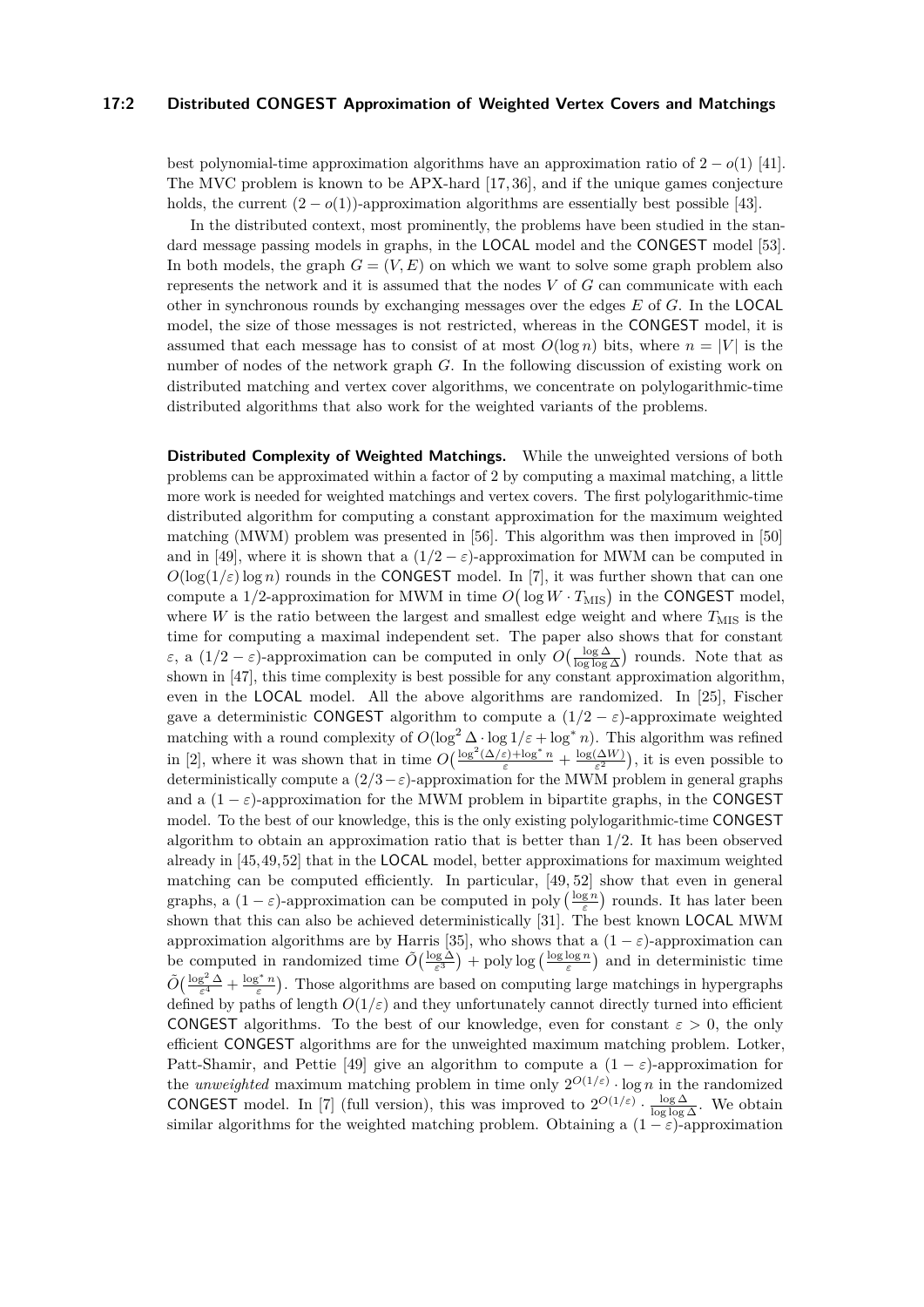#### **S. Faour, M. Fuchs, and F. Kuhn 17:3**

in poly  $\left(\frac{\log n}{\varepsilon}\right)$  CONGEST rounds is one of the key open questions in understanding the distributed complexity of maximum matching. Fischer, Mitrović, and Uitto [\[26\]](#page-17-13) recently settled a related problem for unweighted matchings in the streaming model and in the latest version of their paper, they even obtain a poly  $\left(\frac{\log n}{\varepsilon}\right)$ -round CONGEST algorithm for the unweighted matching problem.

**Distributed Complexity of Weighted Vertex Covers.** The first distributed constant-factor approximation algorithm for the minimum weighted vertex cover (MWVC) problem is due to Khuller, Vishkin, and Young [\[44\]](#page-17-14). They describe a simple deterministic algorithm to obtain a  $(2 + \varepsilon)$ -approximation for MWVC. The algorithm can directly be implemented in  $O(\log(n))$  $log(1/\varepsilon)$ ) rounds in the CONGEST model. The time for computing a  $(2 + \varepsilon)$ -approximation has subsequently been improved to  $O(\log(\Delta)/\text{poly}(\varepsilon))$  in [\[47\]](#page-18-0) and to  $O(\log \Delta/\log \log \Delta)$ in [\[9–](#page-16-12)[11\]](#page-16-3) (with a very minor dependency on  $\varepsilon$  in [\[11\]](#page-16-3)). Note that as for maximum matching, this dependency on  $\Delta$  is optimal for any constant-factor approximations [\[46\]](#page-18-6). The algorithm of [\[11\]](#page-16-3) can also be used to compute a 2-approximate weighted vertex cover in time  $O(\log n)$ . Other polylogarithmic-time algorithms to compute 2-approximations for MWVC appeared in [\[34,](#page-17-15) [44,](#page-17-14) [45\]](#page-17-7). In the LOCAL model, one can use generic techniques from [\[30,](#page-17-16) [54\]](#page-18-7) (or the techniques from this paper) to deterministically compute a  $(1 + \varepsilon)$ -approximate minimum weighted vertex cover in time poly  $\left(\frac{\log n}{\varepsilon}\right)$ . Further, in [\[32\]](#page-17-3), it was shown that even on bipartite graphs with maximum degree 3, there exists a constant  $\varepsilon_0 > 0$  such that computing a  $(1 + \varepsilon_0)$ -approximate (unweighted) vertex cover requires  $\Omega(\log n)$  rounds, even in the LOCAL model and even when using randomization. We generalize this result and show that for computing a  $(1 + \varepsilon)$ -approximation, one requires  $\Omega(\log(n)/\varepsilon)$  rounds. While for maximum matching, there are several CONGEST algorithms that achieve approximation ratios that are better than 1*/*2, for the minimum vertex cover problem, efficiently achieving an approximation ratio significantly below 2 in general graphs might be a hard problem. In this case, computing an exact solution even has a lower bound of  $\tilde{\Omega}(n^2)$  rounds in the CONGEST model and it is therefore basically as hard as any graph problem can be in this model [\[13\]](#page-16-13). To what extent we can achieve approximation ratios below 2 in the CONGEST model for variants of the minimum vertex cover problem is an interesting open question. There recently has been some progress. In [\[12\]](#page-16-14), it is shown that the minimum vertex cover problem (and also the maximum matching problem) can be solved more efficiently if the optimal solution is small. In particular, if the size of an optimal vertex cover is at most  $k$ , a minimum vertex cover can be computed deterministically in time  $O(k^2)$  and a  $(2 - \varepsilon)$ -approximate solution can be computed deterministically in time  $O(k+(\varepsilon k)^2)$  (and slightly more efficiently with randomization). This was the first efficient CONGEST algorithm that achieves an approximation ratio below 2 for the minimum vertex cover problem for some graphs. In [\[23\]](#page-17-0), it was shown that in bipartite graphs, a  $(1 + \varepsilon)$ -approximation can be computed in time poly  $\left(\frac{\log n}{\varepsilon}\right)$ . One of the main results of this paper is a generalization of this result to the weighted vertex cover problem. Further, it has recently been shown that on the square graph  $G^2$ , it is possible to compute a  $(1+\varepsilon)$ -approximate (unweighted) vertex cover in time  $O(n/\varepsilon)$ in the CONGEST model (on *G*) [\[8\]](#page-16-15).

# **1.1 Our Contributions**

<span id="page-2-0"></span>We next state our main contributions in detail. We prove new CONGEST upper bounds for approximating minimum weighted vertex cover and maximum weighted matching (MWM). We start by describing our results for the vertex cover problem. In [\[23\]](#page-17-0), it was shown that in bipartite graphs, the unweighted vertex cover problem can be  $(1 + \varepsilon)$ -approximated in poly  $\log\left(\frac{\log n}{\varepsilon}\right)$  time in the CONGEST model. The following theorem is a generalization of the result of [\[23\]](#page-17-0) to weighted graphs.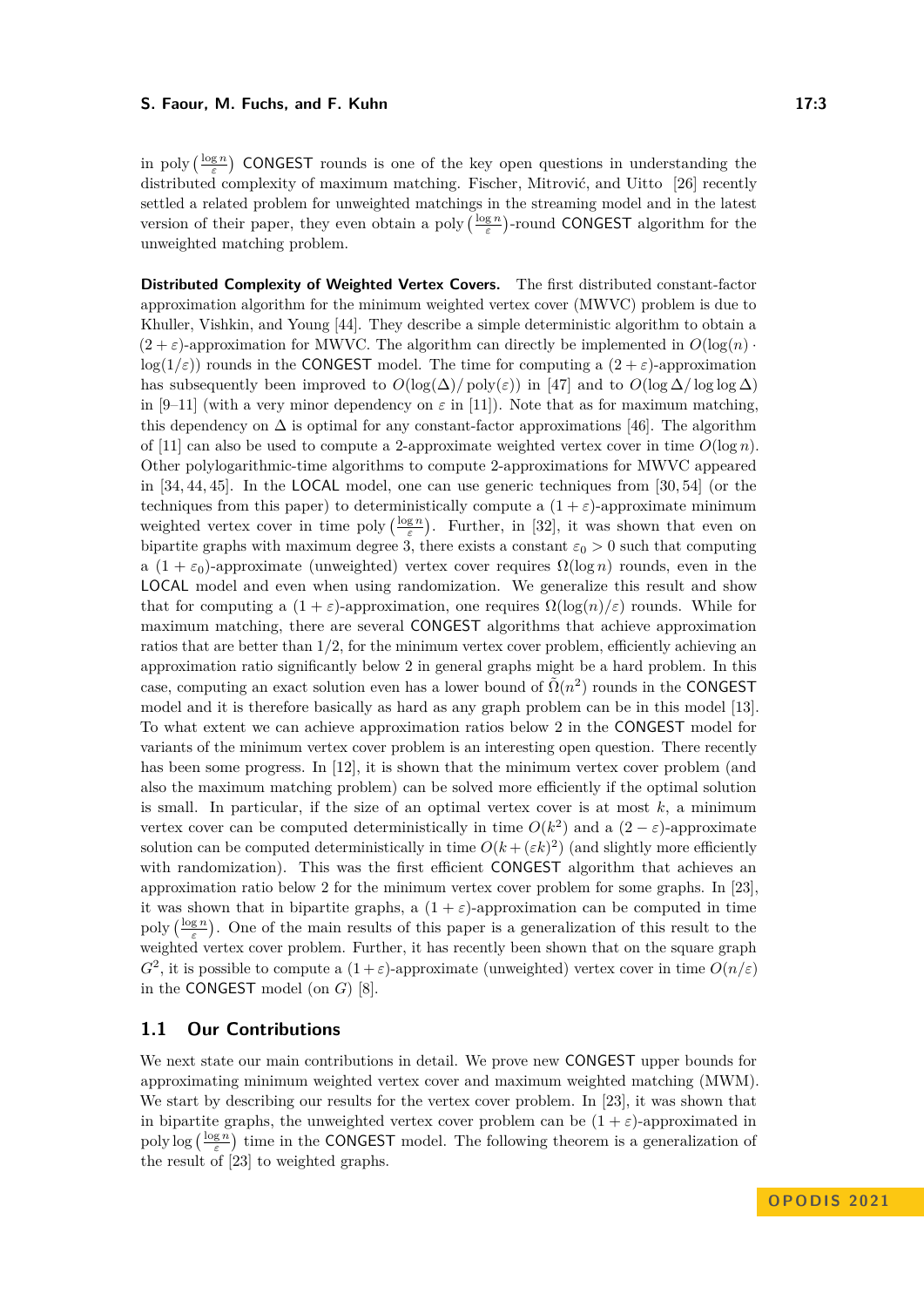#### **17:4 Distributed CONGEST Approximation of Weighted Vertex Covers and Matchings**

**► Theorem 1.** For every  $\varepsilon \in (0,1]$ , there is a deterministic CONGEST *algorithm to compute*  $a(1+\varepsilon)$ -approximation for the minimum weighted vertex cover problem in bipartite graphs *in time* poly  $\left(\frac{\log n}{\varepsilon}\right)$ .

The next theorem shows that in graph families that are closed under taking (induced) subgraphs and in which we can efficiently compute large (or heavy) independent sets, we can efficiently approximate minimum (weighted) vertex cover with an approximation ratio that is better than 2.

<span id="page-3-0"></span>▶ **Theorem 2.** *Let* G *be a family of weighted graphs that is closed under taking induced subgraphs and such that for some*  $\lambda \in (0, 1/2]$  *and any n*-node graph  $G = (V, E, w)$  of  $\mathcal{G},$ *there is a*  $T_{\lambda}(n)$ *-round* CONGEST *algorithm to compute an independent set S of weight*  $w(S) \ge \lambda w(V)$ *. Then, there is*  $T_{\lambda}(n) + \text{poly}\left(\frac{\log n}{\varepsilon}\right)$ -round CONGEST *algorithm to compute a*  $(2 - 2\lambda + \varepsilon)$ -approximate weighted vertex cover for graphs of G. If the independent set *algorithm is deterministic, then also the vertex cover algorithm is deterministic.*

Note that the algorithm of Theorem [2](#page-3-0) uses the bipartite vertex cover algorithm of Theorem [1](#page-2-0) as a subroutine. Theorem [2](#page-3-0) in particular implies that for graphs for which we can compute a coloring with a small number of colors, we can efficiently compute a non-trivial vertex cover approximation.

<span id="page-3-1"></span> $\triangleright$  **Corollary 3.** Let  $\mathcal{G}$  be a family of weighted graphs such that for some non-negative integer *C, for any n*-node graph  $G = (V, E, w)$  of G, there is a  $T_C(n)$ -round CONGEST algorithm to *compute a vertex coloring of <i>G* with *C* colors. Then, there is a  $T_C(n) + \text{poly}\left(\frac{\log n}{\varepsilon}\right)$ -round CONGEST *algorithm to compute a*  $(2 - 2/C + \varepsilon)$ *-approximation of the minimum weighted vertex cover problem for graphs of* G*. If the coloring algorithm is deterministic, then also the vertex cover algorithm is deterministic.*

In order to efficiently compute an independent set *S* of weight  $w(S) \geq w(V)/C$  from a *C*-coloring, we need the graph to be of small diameter. However, by using standard clustering techniques (which we anyways need to apply also for our bipartite vertex cover algorithm), one can reduce the minimum (weighted) vertex cover problem on general *n*node graphs to graphs of diameter poly  $\left(\frac{\log n}{\varepsilon}\right)$ . In particular, in graphs of arboricity *a*, we can (deterministically) compute a  $(2 + \varepsilon)a$ -coloring in time  $O(\log^3 a \cdot \log n)$  [\[29\]](#page-17-17). As a consequence, we get a deterministic poly  $\left(\frac{\log n}{\varepsilon}\right)$ -round CONGEST algorithm for computing a  $(2 - 1/a + \varepsilon)$ -approximation of minimum weighted vertex cover in graphs of arboricity *a*.

In addition to our CONGEST algorithms for approximating minimum weighted vertex cover, we also provide new CONGEST algorithms for approximating maximum weighted matching. The following theorem can be seen as a generalization of Theorem 3.15 in [\[49\]](#page-18-1) and of Theorem B.12 in [\[7\]](#page-16-2) (full version).

**Figure 1.** For every  $\varepsilon, \delta \in (0,1]$ *, there is a* randomized CONGEST *algorithm that with probability at least*  $1 - \delta$  *computes a*  $(1 - \varepsilon)$ *-approximation to the maximum weighted matching problem in*  $2^{O(1/\varepsilon)} \cdot (\log(W\Delta) + \log^2 \Delta + \log^* n) \cdot \log^3(1/\delta)$  *rounds. Further, there is a* deterministic CONGEST *algorithm to compute a*  $(1 - \varepsilon)$ -*approximation for the minimum weighted matching problem in time*  $2^{O(1/\varepsilon)} \cdot \text{poly}\log n$ .

Note that except for the  $log^* n$  term, for constant error probability  $\delta$ , the round complexity of our randomized algorithm is independent of the number of nodes *n*. Moreover, for constant *ε* and *δ*, in bounded-degree graphs with bounded weights, the round complexity of the randomized algorithm is only  $O(\log^* n)$ . For unweighted matchings, a round complexity that is completely independent of *n* was obtained by [\[7\]](#page-16-2). Interestingly, Göös and Suomela in [\[32\]](#page-17-3)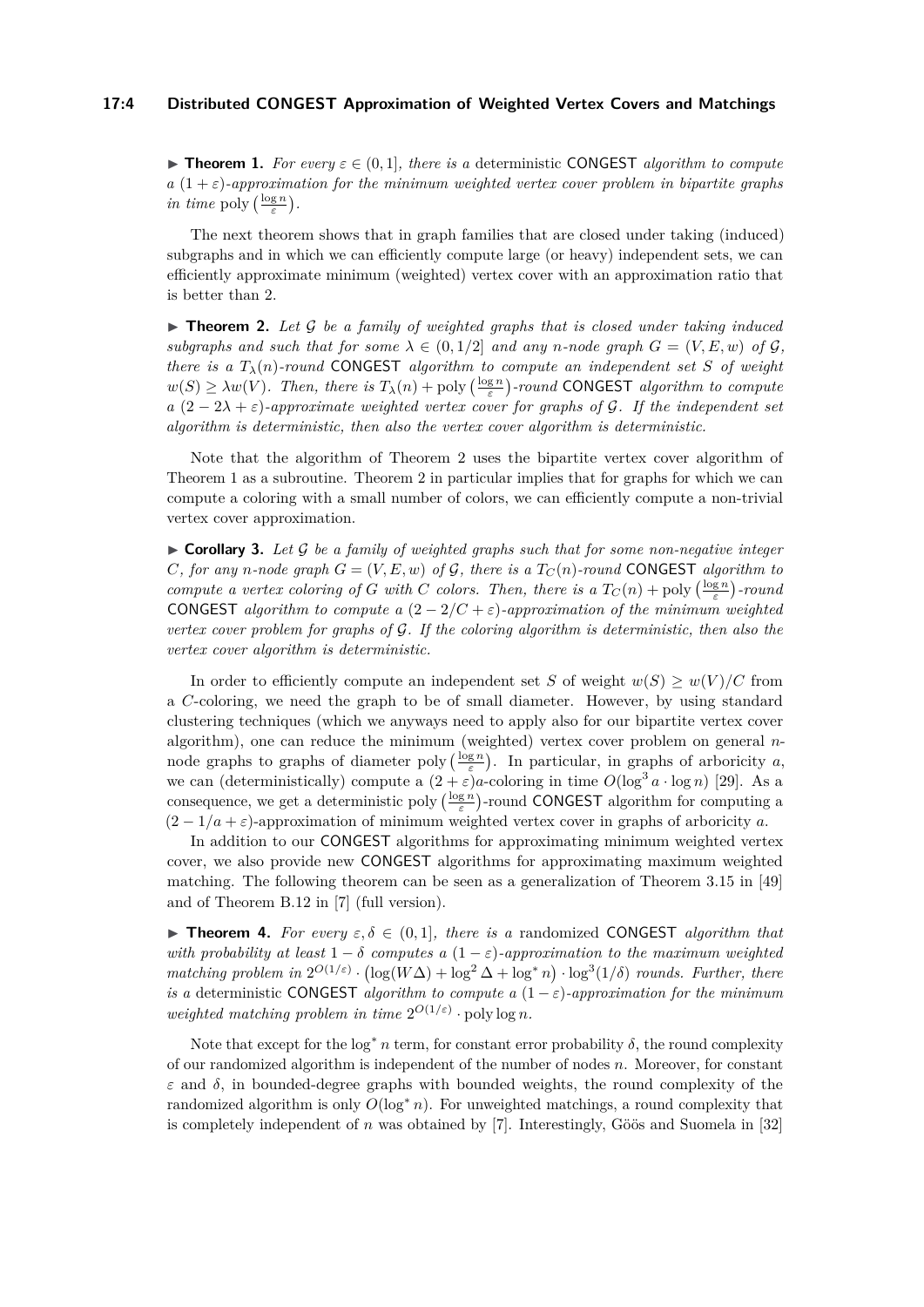#### **S. Faour, M. Fuchs, and F. Kuhn 17:5 17:5 17:5**

showed that such a result is not possible for the minimum vertex cover problem, even in the LOCAL model. They show that even for bipartite graphs of maximum degree 3, there exists a contant  $\varepsilon_0 > 0$  such that any randomized distributed  $(1 + \varepsilon_0)$ -approximation algorithm for the (unweighted) minimum vertex cover problem requires  $\Omega(\log n)$  rounds. As our last contribution, we generalize the result of [\[32\]](#page-17-3) to computing  $(1 + \varepsilon)$ -approximate solutions for any sufficiently small  $\varepsilon > 0$ .

<span id="page-4-0"></span>**• Theorem 5.** *There exists a constant*  $\varepsilon_0 > 0$  *such that for every*  $\varepsilon \in (0, \varepsilon_0]$ *, any randomized* **LOCAL** model algorithm to compute a  $(1+\varepsilon)$ -approximation for the (unweighted) minimum *vertex cover problem in bipartite graphs of maximum degree* 3 *requires*  $\Omega(\frac{\log n}{\varepsilon})$  *rounds.* 

Theorem [5](#page-4-0) is obtained by a relatively simple reduction to the  $(1 + \varepsilon_0)$ -approximation lower bound proven in [\[32\]](#page-17-3) for bipartite graphs of maximum degree 3. We note that if we only require the approximation factor to hold in expectation, as discussed at the end of Section [3,](#page-6-0) in the LOCAL model the theorem is tight even for general graphs and even for the weighted vertex cover problem.

**Organization of the paper.** The remainder of the paper is organized as follows. In Section [2,](#page-4-1) we define the communication model and we introduce all the necessary mathematical notations and definitions. In Section [4,](#page-7-0) we give an overview over our minimum weighted vertex cover algorithms and in Section [5,](#page-12-0) we discuss the most important ideas to derive our maximum weighted matching result. Many of the technical details regarding our algorithms have to be omitted in this extended abstract and they only appear in the full version [\[22\]](#page-17-18) of this paper. In Section [6,](#page-14-0) we prove the lower bound on approximating vertex cover in bipartite graphs in the LOCAL model. Finally, in Appendix [A,](#page-18-8) we give some basic algorithmic tools that we need for our algorithms.

# <span id="page-4-1"></span>**2 Model and Preliminaries**

## **2.1 Mathematical Notation**

Let  $G = (V, E, w)$  be an undirected weighted graph, where *w* is a non-negative weight function. We will use node and edge weights in the paper and depending on the context, we will use *w* to assigns weights to nodes and/or edges. Generally for a set *X* of nodes and/or edges, we use  $w(X)$  to denote the sum of the weights of all nodes/edges in X. For example, if we have node weights,  $w(V)$  denotes the sum of the weights of all the nodes. Throughout the paper, we assume that all weights are integers that are polynomially bounded in the number of node of the graph. However, as long as we can communicate a single weight in a single message, all our algorithms can be adapted to also work at no significant additional asymptotic cost for more general weight assignments. We further use the following notation for graphs. For a node  $v \in V$ , we use  $N(v) \subseteq V$  to denote the set of neighbors of v and we use  $E(v) \subseteq E$  to denote the set of edges that are incident to *v*.

For a graph  $G = (V, E)$ , the *bipartite double cover* is defined as the graph  $G_2 := G \times K_2$  $(V \times \{0, 1\}, E_2)$ , where there is an edge between two nodes  $(u, i)$  and  $(v, j)$  in  $E_2$  if and only if  $\{u, v\}$  ∈ *E* and  $i \neq j$ . Hence, in  $G_2$ , every node *u* of *G* is replaced by two nodes  $(u, 0)$  and  $(u, 1)$  and every edge  $\{u, v\}$  of *G* is replaced by the two edges  $\{(u, 0), (v, 1)\}$  and  $\{(u, 1), (v, 0)\}\.$  Moreover, if G is a weighted graph with weight function w, we assume that the bipartite double cover  $G_2$  is also weighted and that the corresponding nodes and/or edges have the same weight as in *G*. That is, in case of node weights, for every  $u \in V$ , we define  $w((u, 0)) = w((u, 1)) = w(u)$  and in case of edge weights, for every  $\{u, v\} \in E$ , we define  $w({u, i}, \{v, 1 - i\}) = w({u, v})$  for  $i \in \{0, 1\}$ .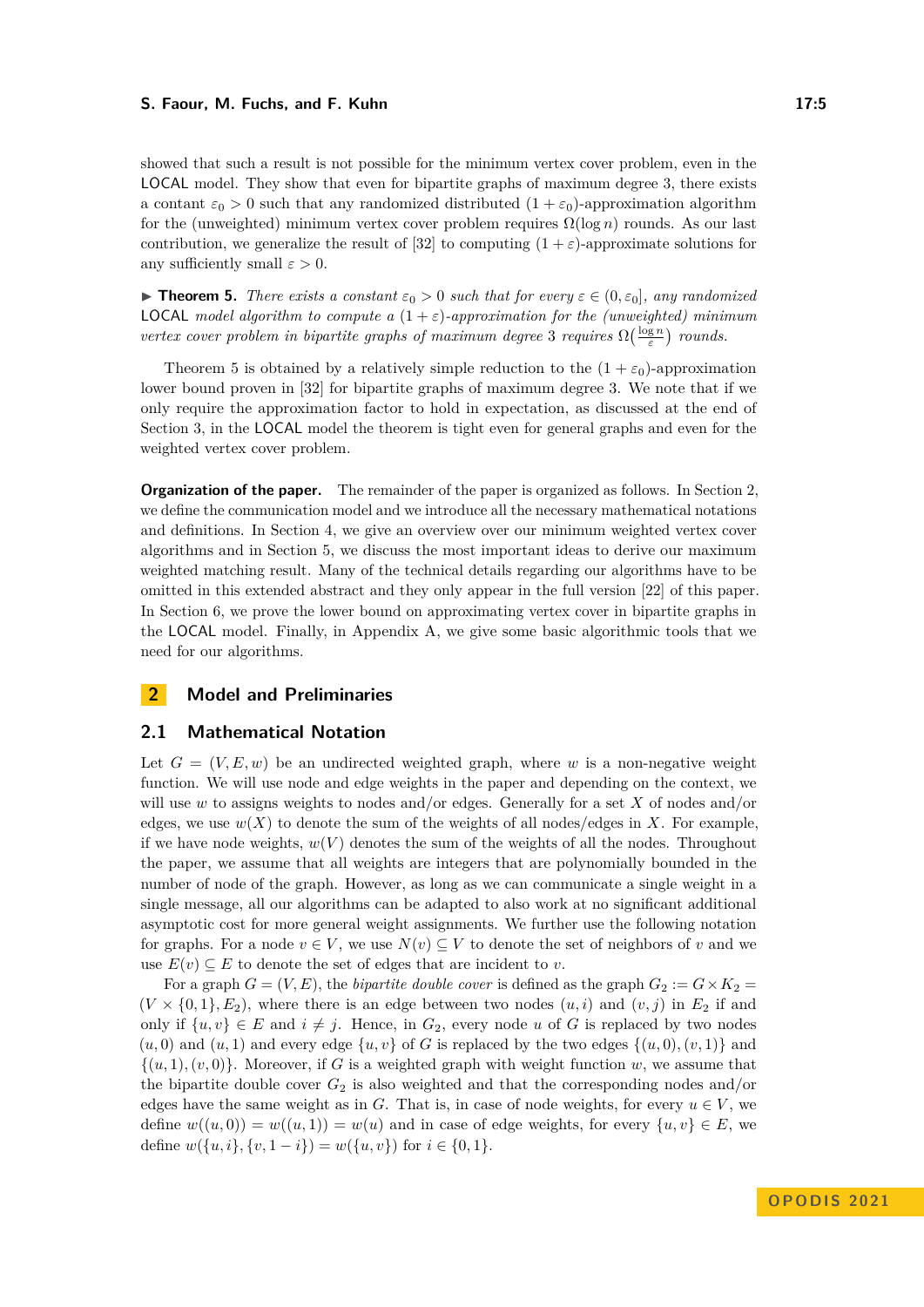#### **17:6 Distributed CONGEST Approximation of Weighted Vertex Covers and Matchings**

# **2.2 Problem Definitions**

In this paper, we consider the *minimum weighted vertex cover (MWVC)* and the *maximum weighted matching (MWM)* problems. Formally, in the MWVC problem, we are given a weighted graph  $G = (V, E, w)$  with positive node weights. A vertex cover of G is a set *S* ⊆ *V* of nodes such that for every edge  $\{u, v\}$  ∈ *E*, *S* ∩  $\{u, v\}$  ≠ Ø. The goal of the MWVC problem is to find a vertex cover *S* of minimum total weight  $w(S)$ . In the MWM problem, we are given a weighted graph  $G = (V, E, w)$  with positive edge weights. A matching of *G* is a set *M* ⊆ *E* of edges such that no two edges in *M* are adjacent. The goal of the MWM problem is to find a matching M of maximum total weight  $w(M)$ . The unweighted versions of the two problems are closely related to each other as their natural fractional linear programming (LP) relaxations are duals of each other. In the paper, we will also use the fractional relaxation of the MWVC problem and its dual problem. In the fractional MWVC problem on *G*, every node  $u \in V$  is assigned a value  $x_u \in [0,1]$  such that for every edge  ${u, v} \in E$ ,  $x_u + x_v \ge 1$  and such that the sum  $\sum_{u \in V} w(u) \cdot x_u$  is minimized. The dual LP of this problem, which for a given weight function *w*, we in the following call the *fractional w*-matching problem, is defined as follows. Every edge  $e \in E$  is assigned a (fractional) value  $y_e \geq 0$  such that for every node  $u \in V$ , we have  $\sum_{e: u \cap e \neq \emptyset} y_e \leq w(u)$  and such that the sum  $\sum_{e \in E} y_e$  is maximized. We use the vector *y* to refer to a fractional solution that assigns a fractional value  $y_e$  to every edge. Further for convenience, for a set of edges  $F$ , we also use the short notation  $y(F) := \sum_{e \in F} y_e$ . LP duality directly implies that the value of any fractional *w*-matching cannot be larger than the weight of any vertex cover:

<span id="page-5-1"></span> $\blacktriangleright$  **Lemma 6.** Let  $G = (V, E, w)$  be a node-weighted graph and let **y** be a fractional w-matching *of G. It then holds that*  $y(E) \leq w(S)$  *for every vertex cover S of G.* 

**Proof.** We have

$$
w(S) = \sum_{v \in S} w(v) \ge \sum_{v \in S} \sum_{e:v \in e} y_e \ge \sum_{e \in E} y_e = y(E).
$$

The first inequality holds because the values  $y_e$  form a valid fractional w-matching and the second inequality holds because  $S$  is a vertex cover.

The *approximation ratio* of an approximation algorithm for the MWVC or MWM problem is defined as the worst-case ratio between the total weight of a vertex cover or matching computed by the algorithm over the total weight of an optimal vertex cover or matching. That is, we define the approximation ratio such that it is  $> 1$  for minimization and  $\leq 1$  for maximization problems.

## <span id="page-5-0"></span>**2.3 Low-Diameter Clustering**

Many of our algorithms have some components that require global communication in the network. In order the achieve a polylogarithmic round complexity, we therefore need a graph with polylogarithmic diameter. We achieve this by applying standard clustering techniques. Formally, we use the clusterings as in [\[23\]](#page-17-0) described in the following. Let  $G = (V, E, w)$ be a weighted graph with non-negative node and edge weights. A *clustering* of *G* is a collection  $\{S_1, \ldots, S_k\}$  of disjoint node sets  $S_i \subseteq V$ . For  $\lambda \in [0, 1]$ , a clustering  $\{S_1, \ldots, S_k\}$ is called  $\lambda$ *-dense* if the total weight of all nodes and edges in the induced subgraphs  $G[S_i]$ for  $i \in \{1, \ldots, k\}$  is at least  $\lambda(w(V) + w(E))$ . Further, for an integer  $h \geq 1$ , a clustering  $\{S_1, \ldots, S_k\}$  is called *h-hop separated* if for any two clusters  $S_i$  and  $S_j$  ( $i \neq j$ ) and any pair of nodes  $(u, v) \in S_i \times S_j$ , we have  $d_G(u, v) \geq h$ , where  $d_G(u, v)$  denotes the hop-distance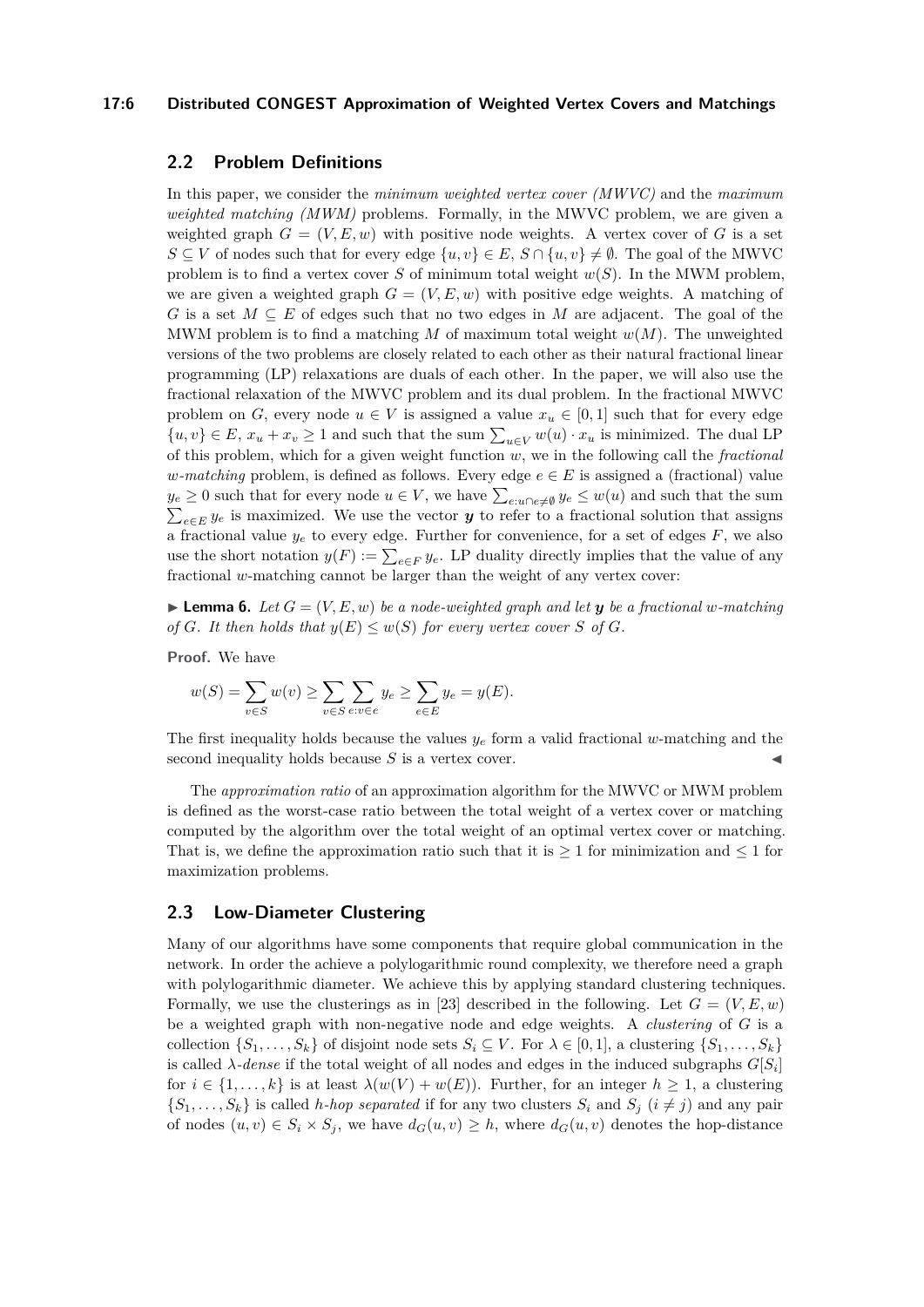#### **S. Faour, M. Fuchs, and F. Kuhn 17:7 17:7 17:7**

between *u* and *v*. Further for two integers  $c, d \geq 1$ , a clustering  $\{S_1, \ldots, S_k\}$  is defined to be  $(c,d)$ -routable if we are given a collection of  $T_1, \ldots, T_k$  trees in G such that for each  $i \in \{1, \ldots, k\}$ , the nodes  $S_i$  are contained in  $T_i$ , every tree  $T_i$  has diameter at most *d*, and every edge  $e \in E$  of *G* is contained in at most *c* of the trees  $T_1, \ldots, T_k$ . Note that this implies that each cluster of a (*c, d*)-routable clustering has weak diameter at most *d* and if the nodes of  $T_i$  are all contained in  $S_i$ , it implies that the strong diameter of cluster  $S_i$  is at most *d*.

# **2.4 Communication Model**

Throughout the paper, we assume a standard synchronous message passing model on graphs. That is, the network is modeled as an undirected *n*-node graph  $G = (V, E)$ . Each node is equipped with a unique  $O(\log n)$ -bit identifier. The nodes *V* communicate in synchronous rounds over the edges E such that in each round, every node can send an arbitrary mesage to each of its neighbors. Internal computations at the nodes are free. Initially, the nodes do not know anything about the topology of the network. When computing a vertex cover or a matching, at the end of the algorithm, every node must output if it is in the vertex cover or which of its edges belong to the matching. The time or round complexity of an algorithm is defined as the number of rounds that are needed until all nodes terminate. If the size of the messages is not restricted, this model is known as the LOCAL model [\[53\]](#page-18-5). In the more restrictive CONGEST model, all messages must consist of at most  $O(\log n)$  bits [\[53\]](#page-18-5). In several of our algorithms, we will first compute a clustering as defined above in Section [2.3](#page-5-0) and we afterwards run CONGEST algorithms on the clusters. If we are given a  $(c, d)$ -routable clustering, we are only guaranteed that the diameter of each cluster  $S_i$  is small if we add the nodes and edges of the tree  $T_i$  to the cluster. For running our algorithms on individual clusters, we therefore need an extension of the classic CONGEST model, which has been introduced as the SUPPORTED CONGEST model in [\[27,](#page-17-19)[55\]](#page-18-9). In the SUPPORTED CONGEST model, we are given two graphs, a communication graph  $H = (V_H, E_H)$  and a logical graph  $G = (V, E)$ , which is a subgraph of *H*. When solving a graph problem such as MWVC or MWM in the SUPPORTED CONGEST model, we need to solve the graph problem on the logical graph *G*, we can however use **CONGEST** algorithms on the underlying communication graph  $H$  to do so. Note that if we are given a  $(c, d)$ -routable clustering, we can define  $G_i := G[S_i]$  and  $H_i$  as the union of the graph  $G_i$  and the tree  $T_i$  for each cluster and we can then in parallel run 1 round of a SUPPORTED CONGEST algorithm on each cluster in *c* CONGEST rounds on *G*.

# <span id="page-6-0"></span>**3 Reducing to Small Diameter**

We start the presentation of our results by describing how we can use clusterings to reduce the problem of approximating MWVC or MWM on general graphs to the case of approximating the same problems on graphs of small diameter. The high-level idea that we use to reduce the diameter is a classic one. We find a disjoint and sufficiently separated collection of lowdiameter clusters such that only a small fraction of the graph is outside of the clusters (see, e.g., [\[6,](#page-16-16) [48,](#page-18-10) [51,](#page-18-11) [53,](#page-18-5) [54\]](#page-18-7) for constructions of such clusterings). We then compute a good approximation for a given problem inside each cluster and we use a coarse approximation to extend the solution to the parts of the graph outside of the clusters. If we want this to work in general graphs, we have to adapt the standard clustering constructions such that the part of the graph that is outside of the clusters contains only a *small fraction of a solution to the actual problem* that we want to approximate, rather than simply a small fraction of the number of nodes and/or edges of the graph. A generic way to achieve this in the LOCAL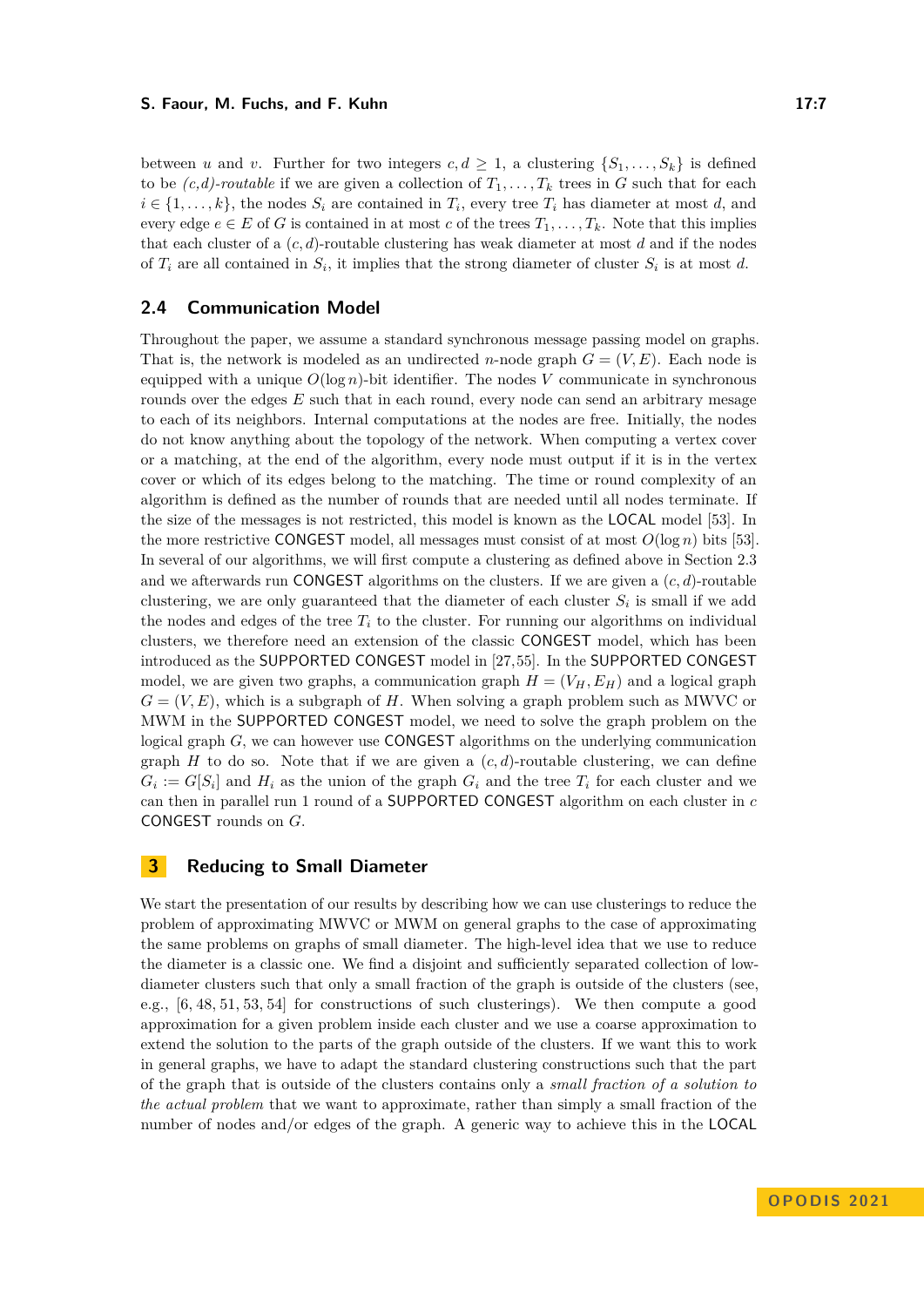#### **17:8 Distributed CONGEST Approximation of Weighted Vertex Covers and Matchings**

model has been described in [\[30\]](#page-17-16) and a method that can also be used in the CONGEST model has recently been described in [\[23\]](#page-17-0) for the unweighted minimum vertex cover problem. The following theorem shows how to extend the approach of [\[23\]](#page-17-0) to work also for weighted vertex cover and matching. The theorem shows that at the cost of a  $(1 + \varepsilon)$ -factor, the problems of approximating MWVC and MWM can efficiently be reduced to approximating the problems in the SUPPORTED CONGEST model with a small-diameter communication graph. We here use the SUPPORTED CONGEST model because we compute clusters by adapt a network decomposition algorithm of [\[54\]](#page-18-7), which only creates clusters of weak diameter. Due to lack of space, the proof of the following theorem is omitted and deferred to the full version of this paper [\[22\]](#page-17-18).

<span id="page-7-2"></span>▶ **Theorem 7** (Diameter Reduction). Let  $T_{SC}^{\alpha}(n, D)$  be the time required for computing an *α-approximation for the MWVC or the MWM problem in the* SUPPORTED CONGEST *model with a communication graph of diameter D. Then, for every*  $\varepsilon \in (0,1]$ *, there is a* poly  $\left(\frac{\log n}{\varepsilon}\right)$  +  $O(\log n \cdot T_S^{\alpha}(n, O(\frac{\log^3 n}{\varepsilon})))$ -round CONGEST *algorithm to compute a*  $(1-\varepsilon)\alpha$ -approximation *of MWM or an*  $(1 + \varepsilon)\alpha$ *-approximation of MWVC in the* CONGEST *model. If the given* SUPPORTED CONGEST *model algorithm is deterministic, then the resulting* CONGEST *model algorithm is also deterministic. Also, if we want to solve MWVC or MWM in the* CONGEST *model on a bipartite graph, then it is sufficient to have a* SUPPORTED CONGEST *model algorithm that works for a bipartite communication (and thus also logical) graph.*

 $\triangleright$  Remark. We note that by using a variant of the randomized clustering algorithm of Miller, Peng, and Xu [\[51\]](#page-18-11), one can compute a  $(1, O(\frac{\log n}{\varepsilon}))$ -routable, 3-hop separated clustering with expected density  $1 - \varepsilon$  in time  $O(\frac{\log n}{\varepsilon})$  (also cf. [\[23\]](#page-17-0)). In combination with the argument in the above proof, this in particular implies that it in  $O(\frac{\log n}{\varepsilon})$  rounds in the **LOCAL** model, it is possible to compute weighted matchings and weighted vertex covers with expected approximation ratios  $1 - \varepsilon$  and  $1 + \varepsilon$ , respectively.

# <span id="page-7-0"></span>**4 Weighted Vertex Cover Algorithms**

We next describe our results on approximating the minimum weighted vertex cover. We start by describing a distributed approximation scheme for bipartite graphs.

# <span id="page-7-1"></span>**4.1 Basic Weighted Vertex Cover Algorithm**

It is well-known that in bipartite graphs, the size of a maximum matching is equal to the size of a minimum vertex cover (this is known as Kőnig's theorem  $[16, 42]$  $[16, 42]$ ). The theorem was also independently discovered in [\[20\]](#page-16-9) by Egerváry, who also more generally proved that on node-weighted bipartite graphs, the total value of an optimal (fractional) *w*-matching is equal to the weight of a minimum weighted vertex cover, where a fractional *w*-matching of a node-weighted graph  $G = (V, E, w)$  is an assignment of fractional values  $y_e \ge 0$  to all edges such that the edges of each node  $v$  sum up to at most  $w(v)$ . In both cases, the theorem can be proven in a constructive way. Given a maximum matching or more generally a maximum fractional *w*-matching, there is a simple (and efficient) algorithm to compute a vertex cover of the same size or weight.

Moreover as shown in [\[24\]](#page-17-20), if we are given a good approximate matching or *w*-matching with some additional properties, the constructive proof of  $[20, 42]$  $[20, 42]$  can be adapted to obtain a good approximate (weighted) vertex cover. For the unweighted case, this method is at the core of the CONGEST model bipartite vertex cover algorithms of [\[23\]](#page-17-0). We next describe how to use this technique to approximate MWVC in the CONGEST model.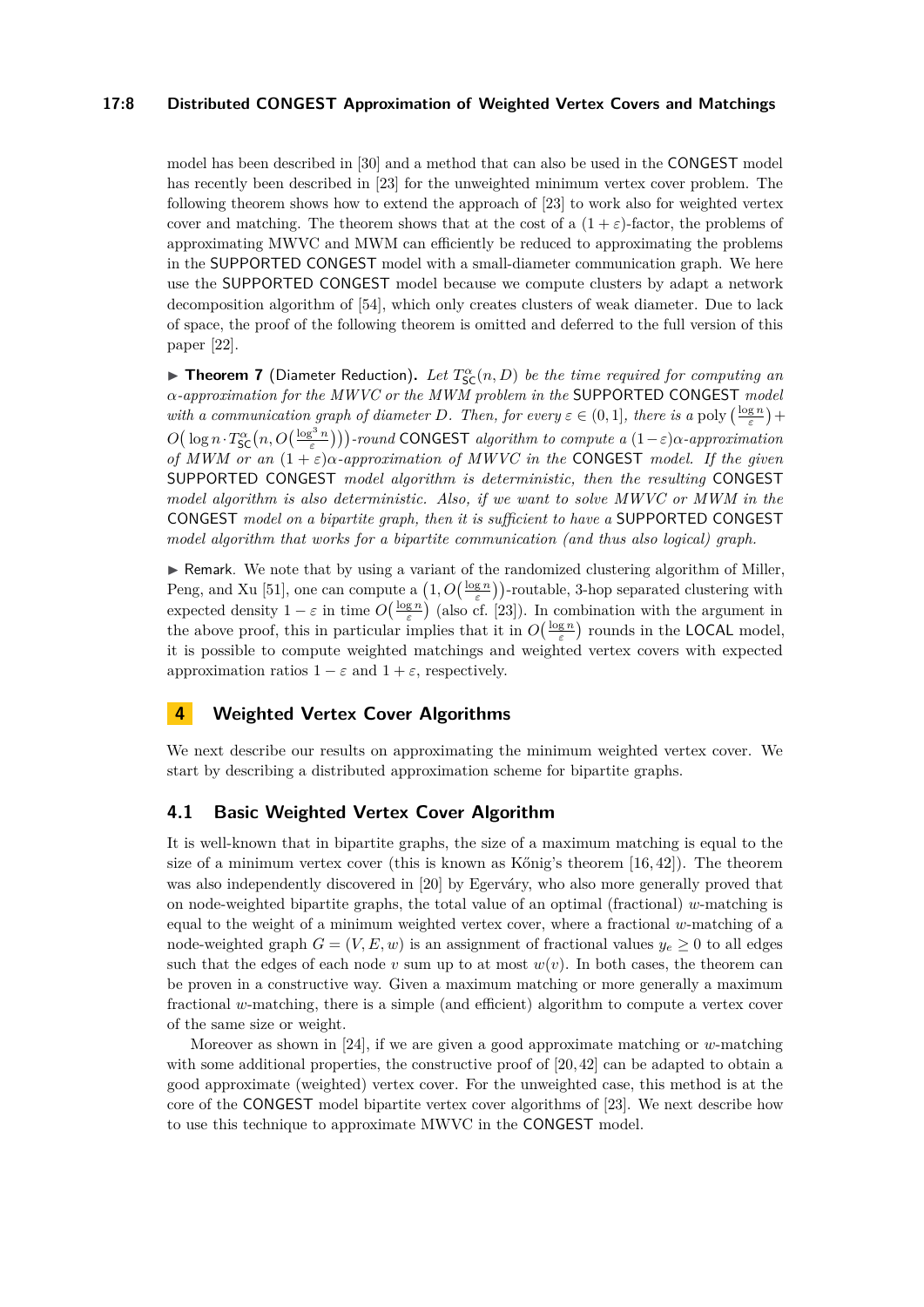#### **S. Faour, M. Fuchs, and F. Kuhn 17:9**

Let  $G = (V, E, w)$  be a node-weighted graph, where w is a non-negative node weight function. For a node  $v \in V$  and a given fractional *w*-matching  $y_e$  for  $e \in E$ , we define the *slack* of *v* as  $s(v) := w(v) - \sum_{e:v \in e} y_e$ . Given a fractional *w*-matching  $y_e$  for  $e \in E$ , an *augmenting path* is an odd length path  $P = (v_0, \ldots, v_{2k+1})$  where the end nodes  $v_0$ and  $v_{2k+1}$  have positive slack  $s(v_0), s(v_{2k+1}) > 0$ , and for  $i \in \{1, 2, ..., k\}$ , each even edge  $e = (v_{2i-1}, v_{2i})$  has a positive fractional value  $y_e > 0$ . Assume that we are given a bipartite graph  $G = (A \cup B, E, w)$  and that we are given a fractional *w*-matching *y* of *G* such that there are no augmenting paths of length at most  $2k - 1$  for some integer  $k \geq 1$ . We can then apply the following algorithm to compute a vertex cover *S* of *G*. The algorithm computes disjoint sets  $A_0, A_1, \ldots, A_k \subseteq A$  and disjoint sets  $B_1, \ldots, B_k \subseteq B$ . In the following for a set of nodes X, we use  $N_{y>0}(X)$  to denote the set of nodes that are connected to a node in X through an edge *e* with  $y_e > 0$ .

**Algorithm 1** Basic Approximate Weighted Vertex Cover Algorithm.

**1.** Define  $A_0 := \{v \in A : s(v) > 0\}$  as the nodes in *A* with positive slack and  $B_0 := \emptyset$ . 2. For every  $i \in \{1, ..., k\}$ , define  $B_i := \left\{v \in B \setminus \bigcup_{j=0}^{i-1} B_j : v \in N(A_{i-1})\right\}$ . **3.** For every  $i \in \{1, ..., k\}$ , define  $A_i := \left\{ v \in A \setminus \bigcup_{j=0}^{i-1} A_j : v \in N_{y>0}(B_i) \right\}$ . **4.** Define  $i^* := \arg \min_{i \in \{1, ..., k\}} w(B_i)$ . **5.** Output  $S := \bigcup_{i=1}^{i^*} B_i \cup (A \setminus \bigcup_{i=0}^{i^*-1} A_i).$ 

That is, the sets  $A_0, B_1, A_1, B_2, A_2, \ldots$  are the levels of a BFS traversal of the graph starting at the nodes in  $A_0$  and where steps from  $B_i$  to  $A_i$  have to be over an edge  $e$  with positive fractional value  $y_e > 0$ .

<span id="page-8-0"></span>▶ **Lemma 8.** *Given a weighted bipartite graph*  $G = (A \cup B, E, w)$ , an integer  $k \geq 1$ , and a frac*tional w-matching of G with no augmenting paths of length at most* 2*k*−1*, the above algorithm computes a*  $(1+1/k)$ *-approximate weighted vertex cover of G. Further, the above algorithm can be deterministically implemented in*  $O(D + k)$  *rounds in the* SUPPORTED CONGEST *model if the communication graph is also bipartite and has diameter at most D.*

**Proof.** We first prove that *S* is a valid vertex cover. For this, we need to show that there is no edge between  $A \setminus S$  and  $B \setminus S$ . We have  $A \setminus S = \bigcup_{j=0}^{i^*-1} A_j$  and  $B \setminus S = \bigcup_{j=i^*+1}^k B_j \cup \overline{B}$ , where  $\overline{B} = B \setminus \bigcup_{i=1}^k B_i$ . We therefore need to show that there cannot be an edge between a set  $A_j$  for  $j < i^*$  and  $\sum_{j=i^*+1}^k B_j \cup \overline{B}$ . However, by construction, all neighbors of nodes in  $A_j$  are in  $B_1, \ldots, B_{i^*}$  and we can thus conclude that *S* is a vertex cover.

We next show that *S* is a  $(1 + 1/k)$ -approximate weighted vertex cover of *G*. First observe that for all  $i \in \{1, 2, \ldots, k\}$ , all nodes *v* in  $B_i$  are saturated nodes with zero slack, i.e.,  $w(v) = \sum_{e \in E(v)} y_e$ . From the construction of the sets  $A_0, B_1, A_1, \ldots$ , we otherwise get an augmenting path of length at most  $2k - 1$ . Moreover since the sets of edges incident to the sets  $B_1, \ldots, B_k$  are disjoint, the sum of the fractional values of all those edges is at most  $y(E) = \sum_{e \in E} y_e$ . By the choice of *i*<sup>\*</sup>, we therefore know  $w(B_{i^*}) = \sum_{v \in B_{i^*}} \sum_{e \in E(v)} y_e \le$  $y(E)/k$ . Moreover, from the BFS construction of the sets  $A_i$  and  $B_i$  it follows that the only edges *e* with  $y_e > 0$  for which both nodes are in *S* are edges that are incident to nodes in  $B_i^*$ . We can therefore conclude that  $w(S) \leq y(E) + w(B_{i^*}) \leq (1+1/k) \cdot y(E)$ . The approximation ratio now follows from LP duality (i.e., from Lemma [6\)](#page-5-1).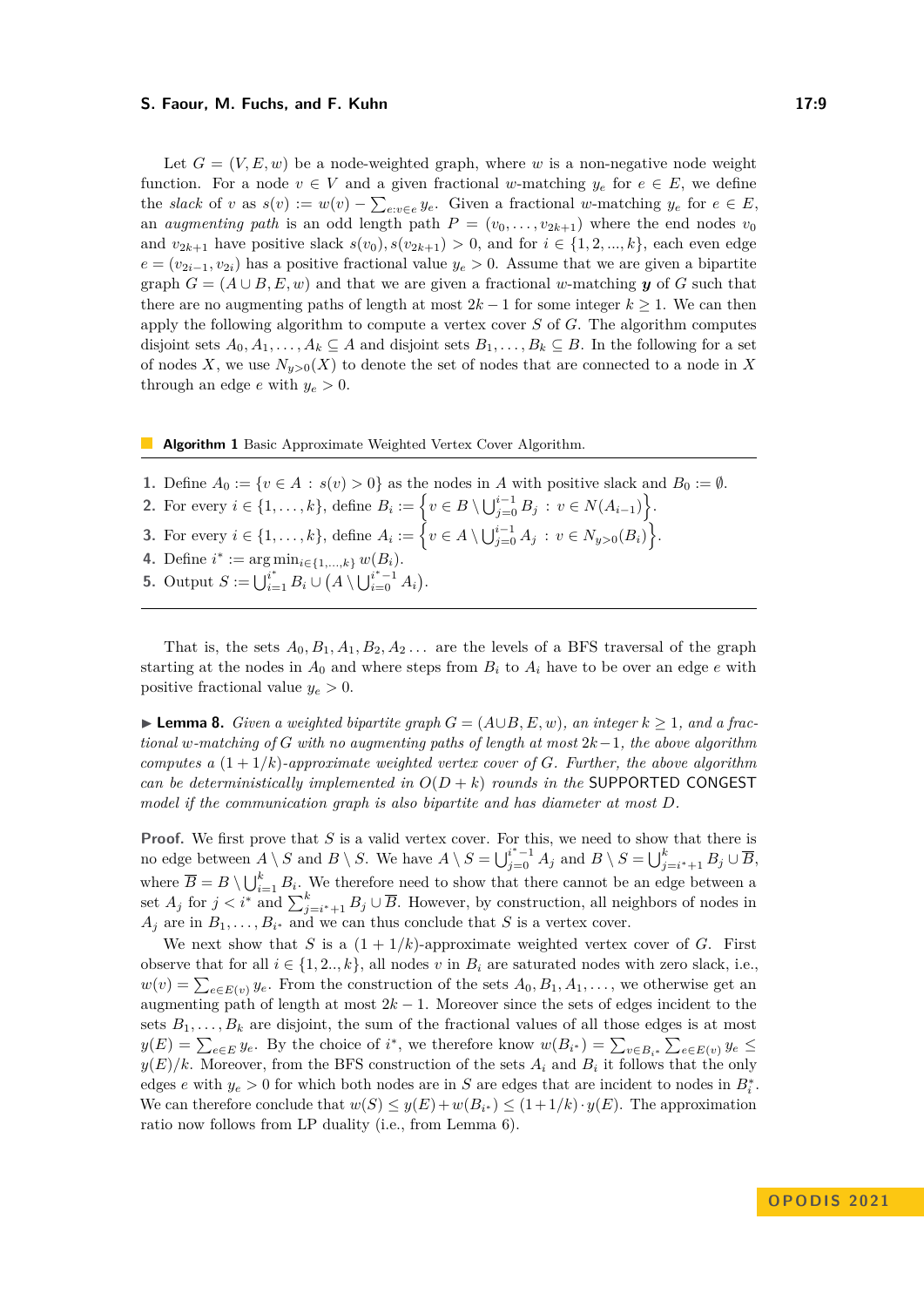#### **17:10 Distributed CONGEST Approximation of Weighted Vertex Covers and Matchings**

Finally, we discuss how the above algorithm can be efficiently implemented in time  $O(D + k)$  rounds in the SUPPORTED CONGEST model, where *D* is the diameter of the communication graph *H*. In *O*(*D*) rounds, one can compute a BFS spanning tree of *H* and use it to compute the bipartition of the nodes of *H* and thus of *G* into sets *A* and *B*. Then in  $O(k)$  rounds, the algorithm constructs the sets  $A_i$  and  $B_i$  for  $i \in \{1, 2, \ldots, k\}$  by running the first 2*k* iterations of parallel BFS on *G* starting from set  $A_0$  (where edges from  $B_i$  to  $A_i$  need to have positive fractional values). Finally in another  $O(D + k)$  rounds, we use the precomputed BFS spanning tree on *H* and a standard pipelining scheme for the root to compute the weights of all the sets  $B_i$ , determine the index  $i^*$  of the smallest weight amongst them, and broadcast it to all nodes in  $G$ .

We remark that although the above algorithm only requires a BFS traversal from all nodes in  $A_0$  for *k* levels, the algorithm still requires time *D* for two reasons. First, the algorithm needs to know the bipartition  $A \cup B$  of *G* and computing the bipartition requires  $\Omega(D)$  time. Second, even if the bipartition is given initially, the algorithm still needs  $\Omega(D)$ time to determine the optimal level *i* ∗ .

# **4.2 Getting Rid of Short Augmenting Paths**

The basic MWVC algorithm described in Section [4.1](#page-7-1) basically converts a good approximation of fractional *w*-matching into a good MWVC approximation. However the algorithm needs a fractional *w*-matching with the additional property that there are no short augmenting paths. For the unweighted setting, there exists a randomized CONGEST algorithm to compute an integral matching with no short augmenting paths [\[49\]](#page-18-1). It is however not clear if the algorithm of [\[49\]](#page-18-1) can be generalized to the fractional *w*-matching problem. Further, even in the unweighted case, we do not have a deterministic CONGEST algorithm to compute such a matching. As in the deterministic, unweighted MVC algorithm of [\[23\]](#page-17-0), we therefore use a different approach. In the unweighted setting, we first compute a  $(1 - \delta)$ -approximate matching that can potentially have short augmenting paths. We then get rid of those short augmenting paths by removing at least one unmatched node or both nodes of a matching edge from the graph. The removed nodes are at the end added to the vertex cover to make sure that all edges are covered. The selection of a smallest possible number of unmatched nodes and matching edges that hit all short augmenting paths can be phrased as a minimum set cover problem, which we can approximate efficiently in the CONGEST model. In the weighted case, we use a generalization of this approach. Because of the weights, the process and its analysis however becomes more subtle and we have to be more careful.

Assume that we want to compute a  $(1 + O(\varepsilon))$ -approximate weighted vertex cover for a node-weighted bipartite graph  $G = (A \cup B, E, w)$ . In a first step, we compute a  $(1 - \delta)$ approximate fractional *w*-matching  $y := \{y_e : e \in E\}$  of *G* for some parameter  $\delta \ll \varepsilon$ . We can do this efficiently by using Theorem [12.](#page-18-12) The fractional *w*-matching *y* however might have short augmenting paths. In a second step, we then convert our graph *G* and the fractional *w*-matching *y* such that we obtain an instance with no short augmenting paths and that we can thus apply Lemma [8.](#page-8-0) More concretely, we decrease some of the weights  $w(v)$  and some of the fractional values  $y_e$  such that for the resulting weights  $w'(v)$  and the resulting  $w'$ -matching  $y'$ , the graph *G* has no short augmenting paths and such that a  $(1+\varepsilon)$ -approximate weighted vertex cover of *G* with the weights  $w'(v)$  is a  $(1+O(\varepsilon))$ -approximate weighted vertex cover of *G* for the original weights. We next describe the main ideas of this transformation.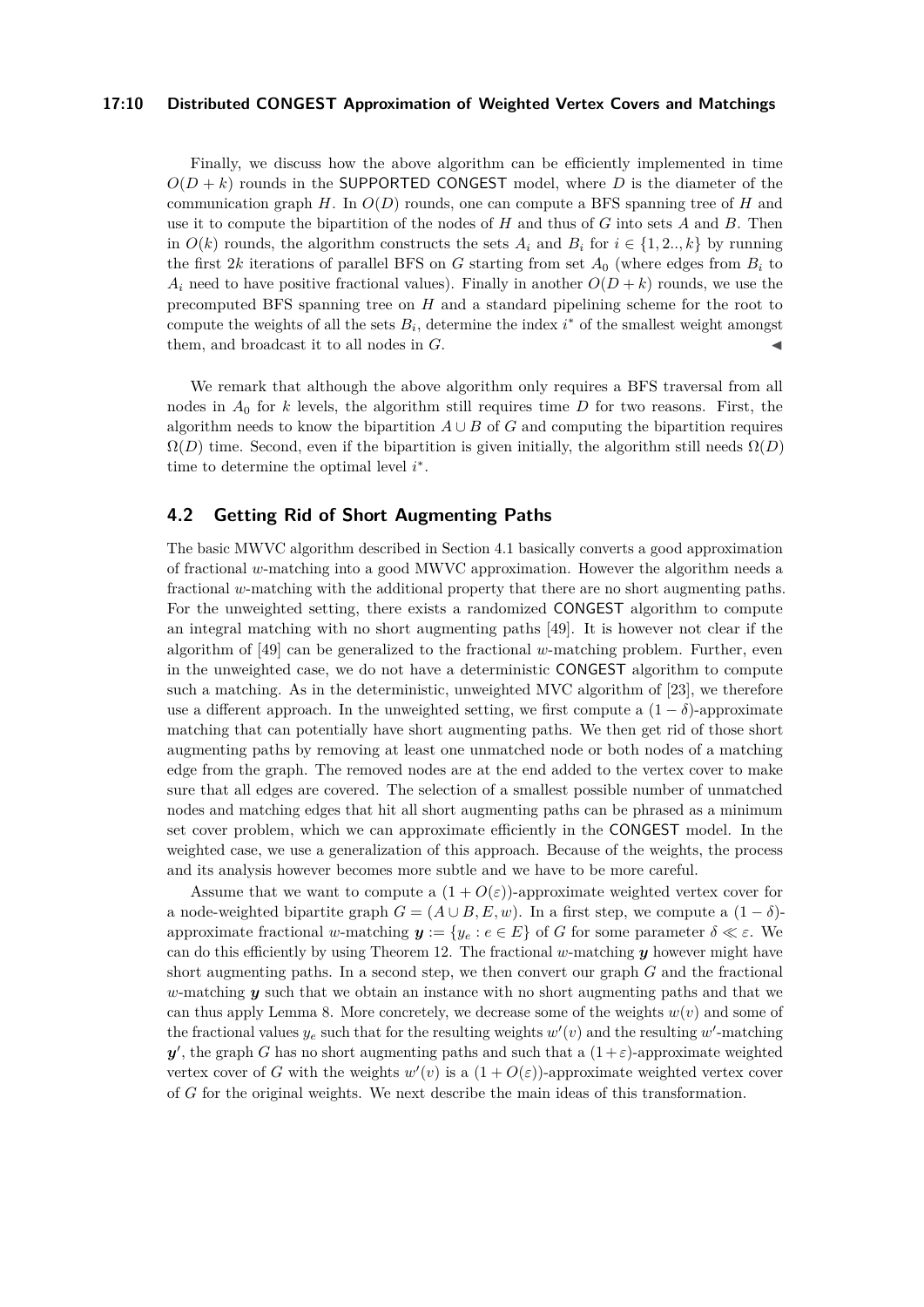#### **S. Faour, M. Fuchs, and F. Kuhn 17:11 17:11**

Formally, the conversion can be defined by a set  $X \subseteq \{v \in A \cup B : s(v) > 0\}$  of nodes with positive slack and a set  $F \subseteq \{e \in E : y_e > 0\}$  of edges with positive fractional value. The new fractional values  $y'_e$  and the new weights  $w'(v)$  are defined as follows:

<span id="page-10-0"></span>
$$
y'_e := \begin{cases} 0 & \text{if } e \in F \\ y_e & \text{if } e \notin F \end{cases}, \qquad w'(v) := \begin{cases} w(v) - s(v) - y(E(v) \cap F) & \text{if } v \in X \\ w(v) - y(E(v) \cap F) & \text{if } v \notin X \end{cases}
$$
 (1)

▶ **Lemma 9.** *Any augmenting path of G w.r.t. the weight function w' and the fractional w* ′ *-matching y* ′ *is also an augmenting path w.r.t. the original weight function w and the original fractional w-matching y.*

**Proof.** First note that whenever we decrease a value  $y_e$  to  $y'_e < y_e$  for some edge  $e = \{u, v\}$ , we also decrease the weights of *u* and *v* by the same amount. Therefore, the slack of a node *v* w.r.t. *w'* and *y'* cannot be larger than the slack of *v* w.r.t. *w* and *y*. Therefore any odd-length path *P* in *G* that starts and ends at a node with positive slack w.r.t.  $w'$  and  $y'$ also starts and ends at a node with positive slack w.r.t. *w* and *y*. Further, if every even edge *e* of such a path *P* has a positive fractional value  $y'_e > 0$ , then it also holds that  $y_e > 0$ .

Note that the definition of  $w'$  and  $y'$  in [\(1\)](#page-10-0) guarantees that all nodes  $v \in X$  have slack 0 w.r.t. the new weights  $w'$  and the new fractional values  $y'$ . Consider some augmenting path  $P = (v_0, \ldots, v_{2\ell+1})$  of *G* w.r.t. *w* and *y*. If we have  $v_0 \in X$  or  $v_{2\ell+1} \in X$  or if we have  $e \in F$ for one of the even edges  $\{v_{2i-1}, v_{2i}\}$  of *P*, then *P* is not an augmenting path of *G* w.r.t. *w*<sup>'</sup> and y'. In order to get rid of all short augmenting paths, we therefore need to choose one of the end nodes or one of the even edges of each such path and add them to *X* or *F*. We can then use Lemma [8](#page-8-0) to efficiently compute a good vertex cover approximation for *G* w.r.t. the new weights  $w'$ . The quality of such a vertex cover w.r.t. the original weights  $w$  can be bounded as follows.

▶ **Lemma 10.** Let  $S^*$  be an optimal weighted vertex cover of  $G = (V, E)$  w.r.t. the weights *w* and assume that for some  $\alpha \geq 1$ , *S* is an  $\alpha$ -approximate weighted vertex cover of *G w.r.t. the weights w* ′ *. It then holds that*

$$
w(S) \le \alpha \cdot w(S^*) + s(X) + y(F), \qquad \text{where } s(X) := \sum_{v \in X} s(v).
$$

**Proof.** Let S' be an optimal weighted vertex cover of G w.r.t. the weights w'. Because any vertex cover must contain at least one node of every edge in *F*, we have  $w'(S') \leq w(S^*) - y(F)$ . We therefore have

$$
w(S) \le w'(S) + s(X) + 2y(F) \le \alpha w'(S') + s(X) + 2y(F) \le \alpha w(S^*) + s(X) + y(F). \quad \blacktriangleleft
$$

In order to optimize the approximation, we thus need to determine the sets *X* and *F* such that  $s(X) + y(F)$  is as small as possible and such that we "cover" all short augmenting paths. The problem of finding the best possible sets *X* and *F* can naturally be phrased as a weighted set cover problem. One can further show that if the parameter  $\delta$  that determines the quality of the fractional *w*-matching *y* is chosen sufficiently small (but still as  $\delta = \text{poly}(\varepsilon/\log n)$ , even a logarithmic approximation to this weighted set cover instance guarantees that  $s(X) + y(F) = O(\varepsilon \cdot w(S^*))$ . Further, by sequentially going over the possible short augmenting path lengths and adapting existing algorithms of [\[49\]](#page-18-1) and [\[23\]](#page-17-0), a variant of the greedy algorithm for this weighted set cover instance can be implemented efficiently in the CONGEST model on *G*. Given an efficient algorithm to find appropriate sets *X* and *F*, the claim of Theorem [1](#page-2-0) then follows almost immediately by combining with Theorem [7](#page-7-2) and Lemma [8.](#page-8-0) The technical details appear in the full version [\[22\]](#page-17-18).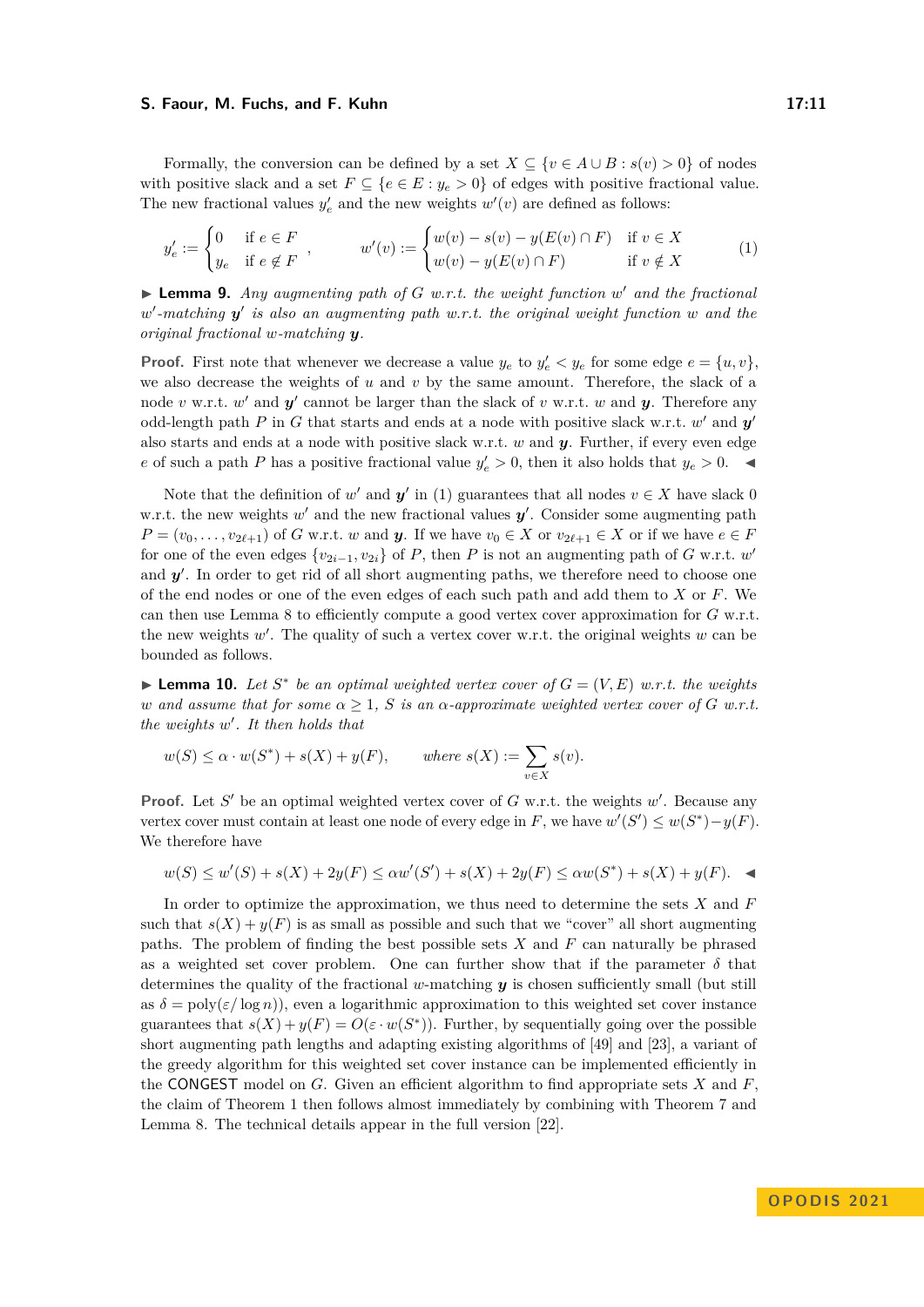#### **17:12 Distributed CONGEST Approximation of Weighted Vertex Covers and Matchings**

# <span id="page-11-0"></span>**4.3 Generalization to Non-Bipartite Graphs**

For approximating the MWVC problem in general graphs, we employ a standard approach that is for example described in [\[37\]](#page-17-21). We describe the details for completeness. The minimum fractional (weighted) vertex cover problem is the natural LP relaxation of the minimum (weighted) vertex cover problem. That is, a fractional vertex cover of a graph  $G = (V, E)$  is an assignment of values  $x_v \in [0,1]$  to all nodes such that for every edge  $\{u, v\}$ ,  $x_u + x_v \ge 1$ . While the integrality gap of the (weighted and unweighted) vertex cover can be arbitrarily close to 2, it is well-known that there are optimal fractional solutions that are *half-integral* That is, there are optimal fractional solutions such that for all nodes  $v, x_v \in \{0, 1/2, 1\}.$ Given such a fractional solution, let  $S_x$  be the set of nodes *v* with  $x_v = x$  for  $x \in \{0, 1/2, 1\}.$ Let  $I_{1/2}$  be an independent set of the induced subgraph  $G[S_{1/2}]$  of the half-integral nodes. It is not hard to see that  $S := S_1 \cup S_{1/2} \setminus I_{1/2}$  is a vertex cover of *G* and if  $w(I_{1/2}) \geq \lambda \cdot w(S_{1/2})$ , then the set *S* is a  $(2 - 2\lambda)$ -approximate solution for the MWVC problem on *G* with weights *w*. If the half-integral fractional solution is only an *α*-approximate fractional weighted vertex cover, the resulting approximation is  $(2 - 2\lambda) \cdot \alpha$ .

The core to proving Theorem [2](#page-3-0) is therefore to first compute a  $(1 + \varepsilon)$ -approximate half-integral fractional solution for a given weighted graph  $G = (V, E, w)$ . The following lemma uses a standard approach to achieve this by first computing an approximate solution to the (integral) MWVC problem for the bipartite double cover  $G_2$  of  $G$  (see definition in Section [2\)](#page-4-1).

<span id="page-11-1"></span>**• Lemma 11.** Let  $G = (V, E, w)$  be a weighted graph and let  $G_2 = (V_2, E_2)$  be the bipartite *double cover of G, where each node*  $(v, i) \in V_2$  *for*  $v \in V$  *gets assigned weight*  $w(v)$ *. Let S be a vertex cover of*  $G_2$  *and define*  $x_v := |\{(v,0),(v,1)\} \cap S|/2$  *for every*  $v \in V$ *. If S is an*  $\alpha$ -*approximate weighted vertex cover of*  $G_2$  *for some*  $\alpha \geq 1$ *, then*  $\boldsymbol{x} = \{x_v : v \in V\}$  *is a half-integral α-approximate fractional weighted vertex cover of G.*

**Proof.** We first show that the weight  $\sum_{v \in V} w(v) \cdot z_v$  of an optimal fractional weighted vertex cover  $z$  of  $G = (V, E, w)$  is exactly half the weight of an optimal fractional weighted vertex cover of  $G_2$  with weights assigned as defined by the claim of the lemma. To see this, let  $\boldsymbol{z}$  be a fractional vertex cover of  $G$ . We can then get a valid fractional vertex cover of  $G_2$  by setting  $z(v,0) = z(v,1) = z_v$  for every node  $v \in V$  of *G* and the corresponding nodes  $(v,0)$  and  $(v,1)$  in  $G_2$ . In the other direction, for a fractional vertex cover  $z$  in  $G_2$ , we obtain a fractional vertex cover of *G* by setting  $z_v := (z_{(u,0)} + z_{(u,1)})/2$ . Note that because  $G_2$  is a bipartite graph, an optimal (integral) weighted vertex cover of *G*<sup>2</sup> is also an optimal fractional weighted vertex cover of  $G_2$  and therefore the vertex cover *S* is an  $\alpha$ -approximate fractional weighted vertex cover of  $G_2$ . The fractional vertex cover  $x$  of  $G$  as given by the lemma statement is of half the weight of *S* in  $G_2$  and it therefore is an  $\alpha$ -approximate fractional weighted vertex cover of  $G$ . Clearly,  $x$  is half-integral.

We can now prove Theorem [2](#page-3-0) and Corollary [3.](#page-3-1)

**Proof of Theorem [2.](#page-3-0)** As discussed, given a weighted graph  $G = (V, E, w)$ , we first construct the bipartite double cover  $G_2 = (V_2, E_2, w)$ , where the weight function *w* is extended to  $G_2$ in the obvious way (and as described in Section [4.3\)](#page-11-0). Note that since every node of *G* only needs to simulate 2 nodes in  $G_2$  and every edge of *G* is replaced by 2 edges in  $G_2$ , CONGEST algorithms on  $G_2$  can be simulated on  $G$  with only constant overhead. By using Theorem [1,](#page-2-0) we can therefore compute a  $(1 + \varepsilon)$ -approximation of MWVC on  $G_2$  in time poly  $\left(\frac{\log n}{\varepsilon}\right)$ . By Lemma [11,](#page-11-1) this can directly be turned into a half-integral  $(1 + \varepsilon)$ -approximate fractional weighted vertex cover of  $G$ . Let  $S_1$  be the nodes of  $G$  that have a fractional vertex cover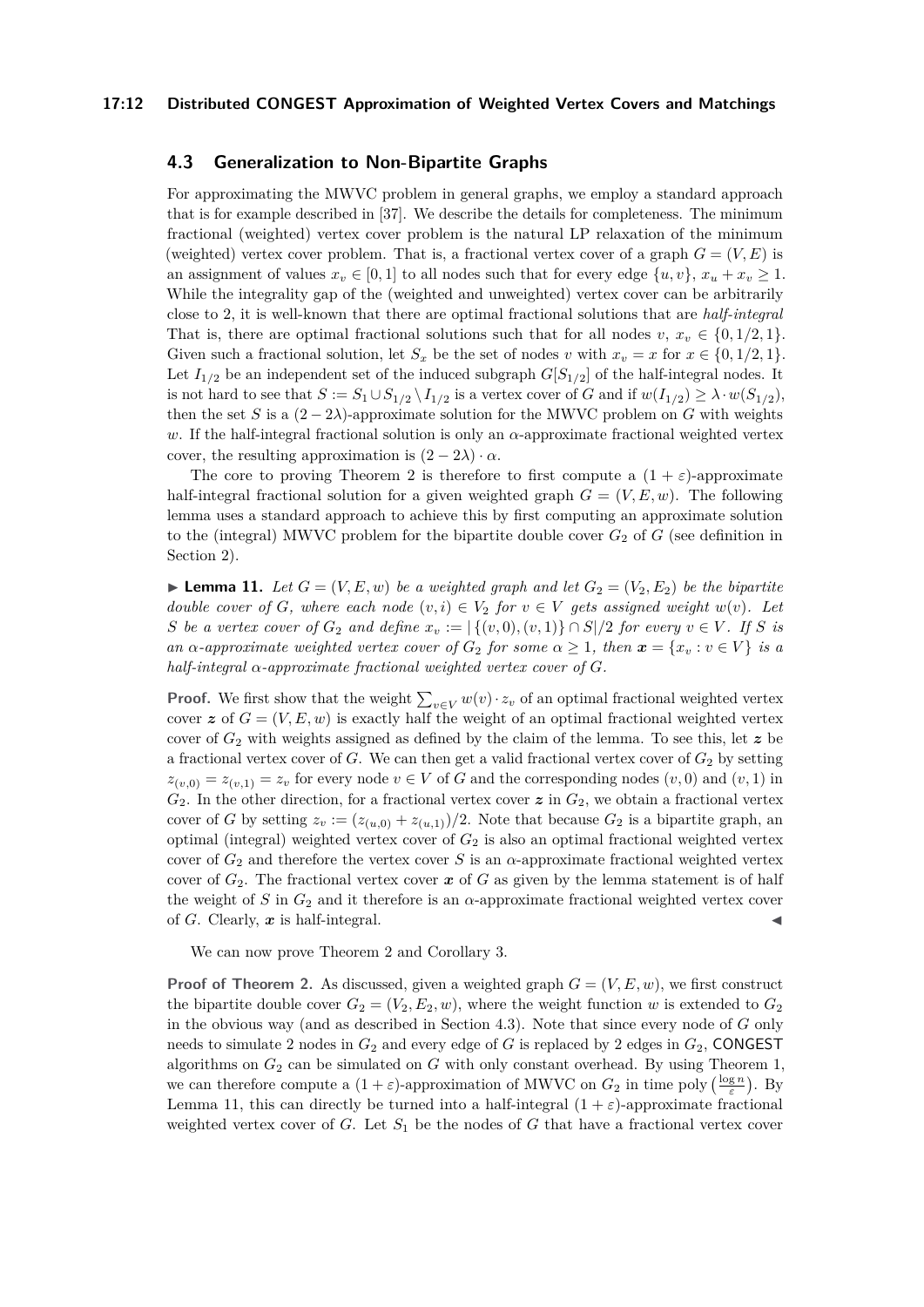#### **S. Faour, M. Fuchs, and F. Kuhn 17:13 17:13**

value of 1 and let  $S_{1/2}$  be the nodes of *G* that have a fractional vertex cover value of  $1/2$ . Assume further that  $I_{1/2}$  is an independent set of the induced subgraph  $G[S_{1/2}]$ . Clearly,  $S := S_1 \cup S_{1/2} \setminus I_{1/2}$  is a vertex cover of *G*. If the weight  $w(I_{1/2})$  is  $w(I_{1/2}) \geq \lambda \cdot w(S_{1/2}),$ then the weight of the vertex cover *S* can be bounded as

$$
w(S) = w(S_1) + w(S_{1/2}) - w(I_{1/2})
$$
  
\n
$$
\leq w(S_1) + (1 - \lambda) \cdot w(S_{1/2})
$$
  
\n
$$
\leq (2 - 2\lambda) \cdot \left(w(S_1) + \frac{1}{2} \cdot w(S_{1/2})\right)
$$
  
\n
$$
\leq (2 - 2\lambda) \cdot (1 + \varepsilon) \cdot w(S^*),
$$

where  $S^*$  is an optimal weighted vertex cover of *G*. The claim of the theorem now follows.  $\blacktriangleleft$ 

**Proof of Corollary [3.](#page-3-1)** By Theorem [7,](#page-7-2) we can first reduce the diameter of the communication graph in time poly  $\left(\frac{\log n}{\varepsilon}\right)$  while only losing a  $(1 + \varepsilon/2)$ -factor in the approximation. Now assume that we are given a weighted graph *G* with a *C*-coloring, that we have a communication graph *H* of diameter *D*, and that we can use the SUPPORTED CONGEST model. In time *O*(*D*) in the SUPPORTED CONGEST model, we can then use the *C*-coloring to compute an independent set of weight at least  $w(V(G))/C$  by just keeping the heaviest color class. The corollary therefore follows directly by combining Theorem [7](#page-7-2) and Theorem [2.](#page-3-0)

# <span id="page-12-0"></span>**5 Weighted Matching Approximation**

We provide a randomized and a deterministic CONGEST algorithm to approximate the MWM problem. Both algorithms are based on the following key idea that was developed for the unweighted maximum matching problem by Lotker, Patt-Shamir, and Pettie [\[49\]](#page-18-1) and that was extended by Bar-Yehuda et al. [\[7\]](#page-16-2). We iteratively adapt an initial matching  $M_0$  of a given weighted graph  $G = (V, E, w)$  as follows. We repeatedly sample bipartite subgraphs of G and we then find a good matching on this bipartition to improve the matching of *G*. In [\[7,](#page-16-2)[49\]](#page-18-1), the matching is improved by finding short augmenting paths in the sampled bipartite subgraph and augmenting the existing matching along those paths. While, as discussed below, also for maximum weighted matching, it is in principle possible to find augmenting paths and cycles, in the weighted case, we do not know how to do this efficiently in the CONGEST model. Instead, we use the bipartite MWM approximation algorithm of [\[2\]](#page-16-11) to find a good matching in each sampled bipartite graph. Unlike when using augmenting paths, this approach can potentially also lead to a worse matching (if the existing matching is already a very good matching of the sampled bipartite graph). We will however see that when computing a sufficiently good approximation in each sampled bipartition, we can use the approach to improve the matching of *G* sufficiently often.

Before explaining our algorithms in more detail, we need to introduce the notion of augmenting paths and cycles for weighted matchings. Given a matching *M*, a path or cycle in which the edges alternate between edges  $\in M$  and edges  $\notin M$  is called an *alternating path or cycle* w.r.t. matching *M*. An alternating path or cycle is called an *augmenting path or cycle* w.r.t. *M* if swapping the matching edges with the non-matching edges increases the weight of the matching. This increase is termed the *gain* of an augmenting path/cycle w.r.t. *M* (we will omit the qualification 'w.r.t.' if it is clear from the context). By definition, the gain of an augmenting path is positive. Note that alternating cycles (and therefore also augmenting cycles) are always of even length.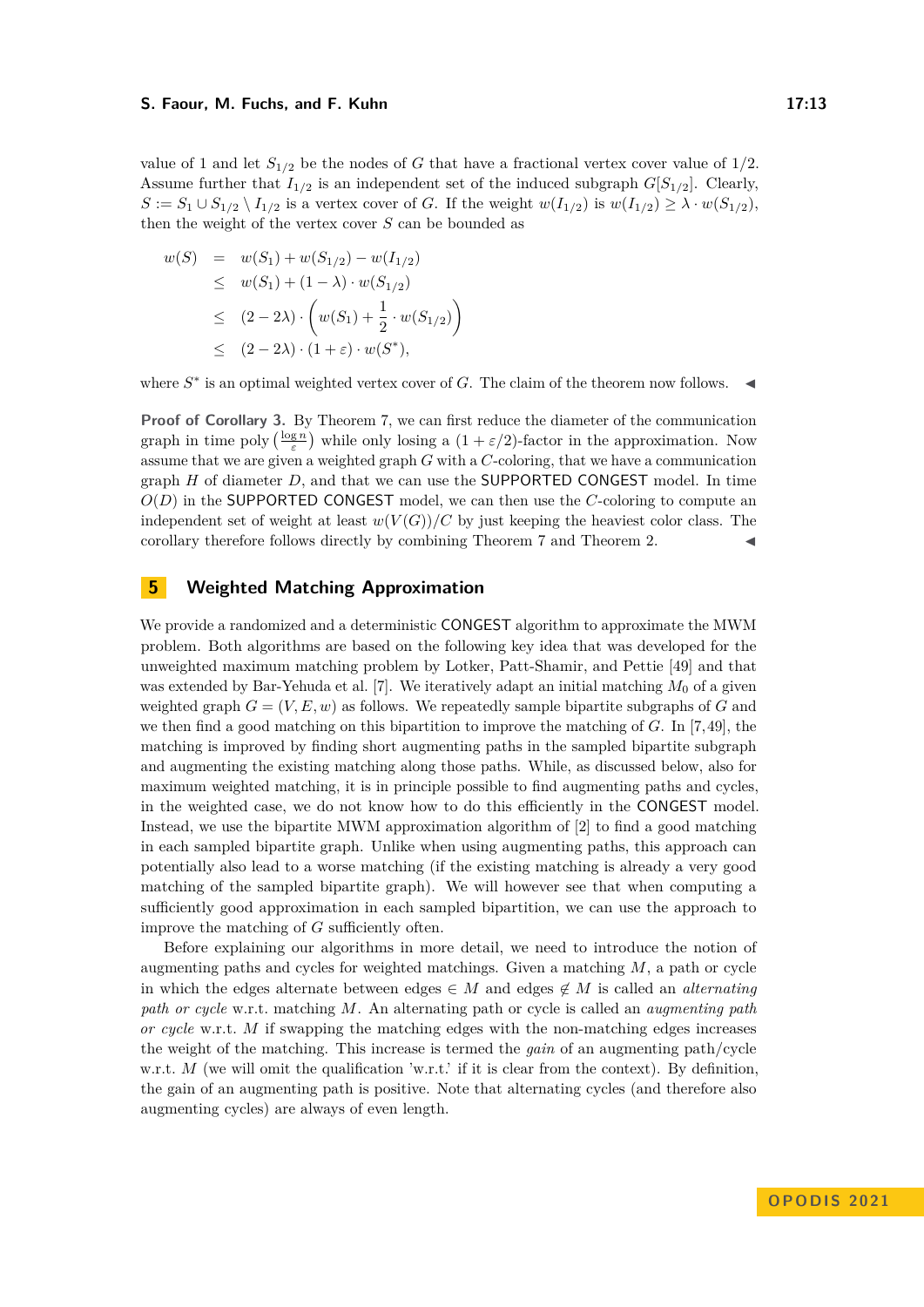#### **17:14 Distributed CONGEST Approximation of Weighted Vertex Covers and Matchings**

Let *M*<sup>∗</sup> be a maximum weighted matching in *G*. Consider the symmetric difference  $F = M^* \triangle M$  of  $M^*$  and some arbitrary matching M. The set *F* consists of (vertex-disjoint) alternating paths and cycles where the edges alternate between *M* and *M*<sup>∗</sup> . All of those alternating paths and cycles are either augmenting paths/cycles, or their *M*-edges have exactly the same weight as their *M*<sup>∗</sup>-edges. The total gain of all the (vertex-disjoint) augmenting paths and cycles induced by *F* is therefore exactly  $w(M^*) - w(M)$ .

Dealing with augmenting paths and cycles in the context of edge-weighted graphs is much more challenging than in the unweighted case. Every augmenting path in unweighted graphs improves the matching by exactly one and augmenting cycles do not exist. Further, the classic results of Hopcraft and Karp [\[39\]](#page-17-22) imply that if the shortest augmenting path is of length *ℓ*, augmenting over an augmenting path of length *ℓ* cannot create new augmenting paths of length  $\leq \ell$  and after augmenting over a maximal set of vertex-disjoint augmenting paths of length  $\ell$ , one gets a matching with a shortest augmenting path length  $\geq \ell + 2$ . If in some matching *M*, the shortest augmenting path has length  $\ell = 2k - 1 \geq 1$ , we further know that *M* already is a  $(1 - \frac{1}{k})$ -approximation of the optimal matching. The  $(1 - \varepsilon)$ -approximation algorithm for unweighted matching in [\[49\]](#page-18-1) heavily relies on all those properties.

Some of the properties of augmenting paths for unweighted matchings also carry over to the weighted case. In the full version [\[22\]](#page-17-18) we show that there exists a set of vertex-disjoint augmenting paths and cycles of length at most  $\ell$  for some  $\ell = O(1/\varepsilon)$  such that augmenting over all those paths/cycles improves the current matching by at least *<sup>ε</sup>* 4 · *w*(*M*<sup>∗</sup> ). Basically, the existence of this collection of short augmenting paths can be proven by breaking long augmenting paths and cycles in the symmetric difference  $F = M\triangle M^*$  into short augmenting paths. However, while in the unweighted case, a large set of vertex-disjoint short augmenting paths can be computed efficiently in the CONGEST model (see [\[7,](#page-16-2) [49\]](#page-18-1)), it is not clear how to efficiently compute such a set of augmenting paths/cycles for weighted matchings in the CONGEST model, even in bipartite graphs (there are efficient algorithms in the LOCAL model and this has also been exploited in the literature, e.g., in [\[31,](#page-17-12) [49,](#page-18-1) [52\]](#page-18-3)). Fortunately, there still is an efficient CONGEST algorithm for computing a  $(1 - \varepsilon)$ -approximate weighted matching in bipartite graphs [\[2\]](#page-16-11). Unlike the existing CONGEST algorithms that are based on the Hopkroft/Karp framework, the algorithm of [\[2\]](#page-16-11) is even deterministic. It is however not based on augmenting along short augmenting paths or cycles. Instead, it is based on linear programming and on a deterministic rounding scheme that was introduced in [\[25\]](#page-17-1). As a result, the matching computed by the algorithm of [\[2\]](#page-16-11) does not have the nice structural properties of the matchings computed by algorithms based on the Hopkraft/Karp framework (such as not having any short augmenting paths or cycles).

**Our randomized weighted matching algorithm.** The general idea of our approach is as simple as the algorithm for the unweighted case in  $[49]$ .<sup>[1](#page-13-0)</sup> We first describe the randomized version of our algorithm. We start with an initial matching  $M_0$  of the given weighted graph  $G = (V, E, w)$  and it then consists of iterations  $i = 1, 2, \ldots$  In each iteration, we update the given matching such that at the end of iteration *i*, we have matching *M<sup>i</sup>* . In each iteration *i*, we sample a bipartite subgraph  $H_i = (\hat{V}_i, \hat{E}_i)$  of *G* as follows. Every node  $v \in V$  colors itself black or white independently with probability 1*/*2. An edge is called *monochromatic* if both of its endpoints have the same color, otherwise, we call the edge *bichromatic*. To preserve good intermediate results, we keep all the matching edges of the previous matching not occurring in the bipartition, i.e., we keep monochromatic matching edges. We call a node *free* regarding to matching *M* if none of its incident edges are  $\in M$ .

<span id="page-13-0"></span>Our algorithm is essentially the same one as the one in  $[7, 49]$  $[7, 49]$ . We just replace the bipartite matching algorithm used as a subroutine. The analysis is then however different from the analysis in [\[7,](#page-16-2) [49\]](#page-18-1).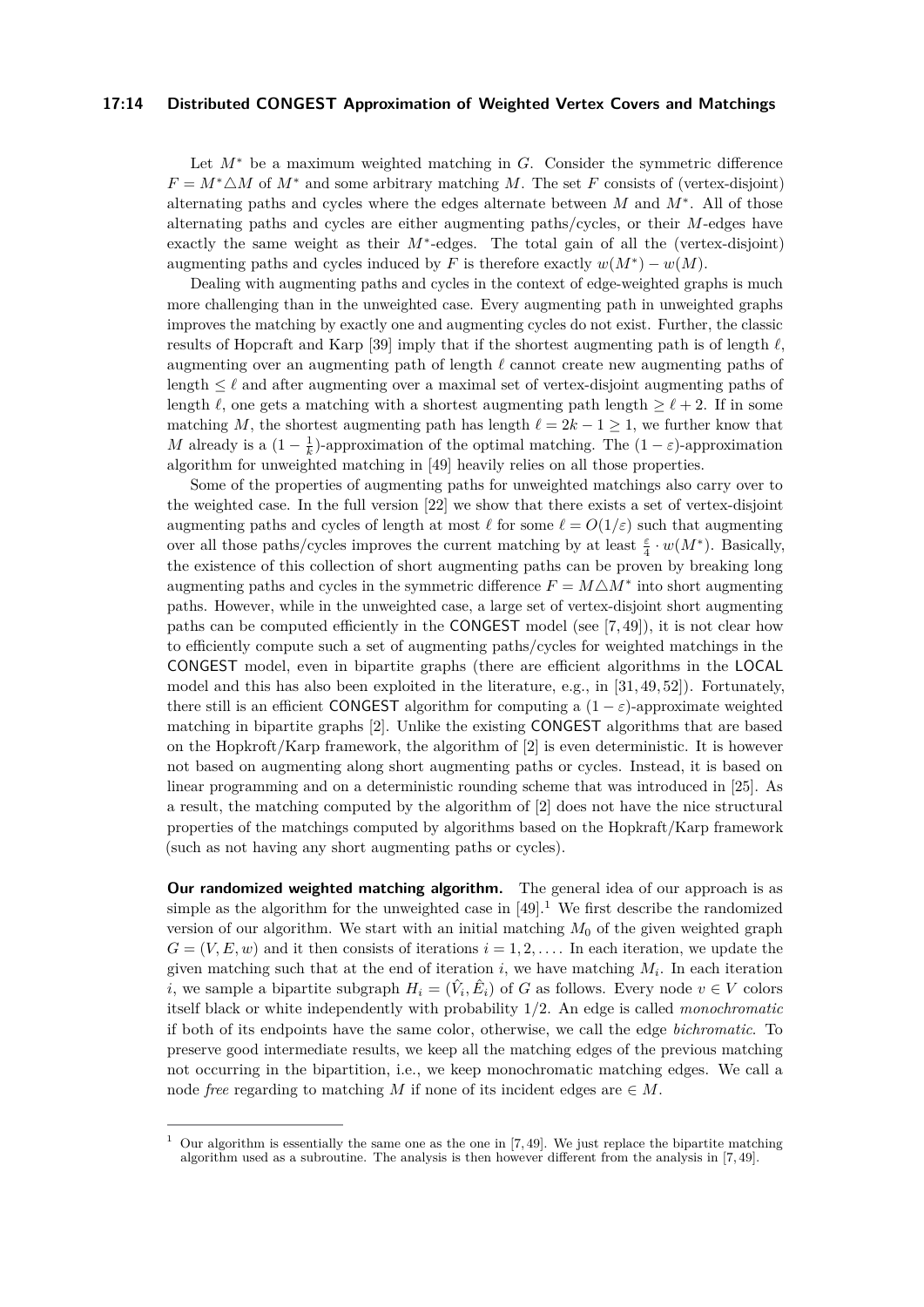#### **S. Faour, M. Fuchs, and F. Kuhn 17:15 17:15**

**Algorithm 2** Construct bipartite subgraph  $H_i = (\hat{V}_i, \hat{E}_i)$  of *G* based on matching  $M_{i-1}$ .

- **1.** Color each node black or white.
- **2.**  $\hat{V}_i := \{u \in V \mid u \text{ is free or } \exists \{u, v\} \in M_{i-1} \text{ s.t. } \{u, v\} \text{ is bichromatic}\}.$
- **3.**  $\hat{E}_i := \{ \{u, v\} \in E \mid u, v \in \hat{V}_i \text{ and } \{u, v\} \text{ is bichromatic} \}.$

After sampling the bipartite subgraph  $H_i$ , we use the algorithm of [\[2\]](#page-16-11) to compute a  $(1 - \lambda)$ -approximate weighted matching of  $H_i$  for a sufficiently small parameter  $\lambda > 0$  ( $\lambda$  will be exponentially small in  $1/\varepsilon$ ). We then update the existing matching  $M_{i-1}$  by replacing the bichromatic matching edges with the matching edges of the newly computed matching of  $H_i$ . Because there is a collection of short augmenting paths and cycles with total gain  $\Theta(w(M^*) - w(M_{i-1}))$  (where  $M^*$  is an optimal matching of *G*), we have a reasonable chance of sampling such paths and cycles so that the matching on *H<sup>i</sup>* can potentially be improved by a sufficiently large amount. Note however that our algorithm does not guarantee that the quality of the matching improves monotonically during the algorithm. However, because the algorithm of [\[2\]](#page-16-11) has deterministic guarantees if we choose  $\lambda$  sufficiently small, we have the guarantee that  $w(M_i)$  cannot be much worse than  $w(M_{i-1})$ . With the right choice of parameters, it turns out that  $2^{O(1/\varepsilon)}$  iterations are sufficient to obtain a  $(1-\varepsilon)$ -approximate matching with at least constant probability.

**Our deterministic weighted matching algorithm.** The basic idea of our deterministic algorithm is the same as for the randomized algorithm. However, we now have to compute the bipartition into black and white nodes in each iteration deterministically. For this purpose, we prove in Lemma [13](#page-19-0) that for some  $T = 2^{O(1/\varepsilon)} \cdot \ln n$ , there exist a collection of bipartitions  $H_1, \ldots, H_T$  such that every path/cycle of length at most  $O(1/\varepsilon)$  (and thus also every augmenting path/cycle of this length) of *G* appears in at least one of these bipartitions. Of course, after changing the matching, also the set of augmenting paths and cycles changes and one can therefore not just iterate over all bipartitions  $H_1, \ldots, H_T$ , improve the matching for each bipartition by using a generic MWM approximation algorithm, and guarantee that at the end the resulting matching is a sufficiently good approximation. However, the property of  $H_1, \ldots, H_T$  guarantees that for a fixed initial matching M, when going over all T bipartitions, there exists one bipartition that can improve the weight of *M* by  $\Theta(w(M)/T)$ . We therefore proceed as follows. We iterate  $O(T)$  times through the sequence  $H_1, \ldots, H_T$  of bipartitions. For each bipartition, we use the (deterministic) algorithm of [\[2\]](#page-16-11) to compute a  $(1 - \lambda)$ -approximate weighted matching of the current bipartite graph. We then however only switch to the new matching if it improves the old one by a sufficiently large amount. Checking if a given bipartition leads to a sufficiently large improvement of the current matching can be done efficiently by first applying the diameter reduction technique given by Theorem [7.](#page-7-2)

# <span id="page-14-0"></span>**6 Vertex Cover Lower Bound**

Göös and Suomela in [\[32\]](#page-17-3) showed that there exists a constant  $\varepsilon_0 > 0$  such that computing a (1+*ε*0)-approximation of minimum (unweighted) vertex cover in bipartite graphs of maximum degree 3 requires  $\Omega(\log n)$  rounds even in the **LOCAL** model. We next describe how to extend this lower bound to show that for  $\varepsilon \leq \varepsilon_0$ , computing a  $(1 + \varepsilon)$ -approximate vertex cover for any  $\varepsilon > 0$ . That is, we next proof Theorem [5,](#page-4-0) i.e., we prove that even in bipartite graph of maximum degree 3, there exists a constant  $\varepsilon_0 > 0$  such that for  $\varepsilon \in (0, \varepsilon_0]$ , computing a  $(1 + \varepsilon)$ -approximate vertex cover requires  $\Omega(\frac{\log n}{\varepsilon})$  rounds in the **LOCAL** model.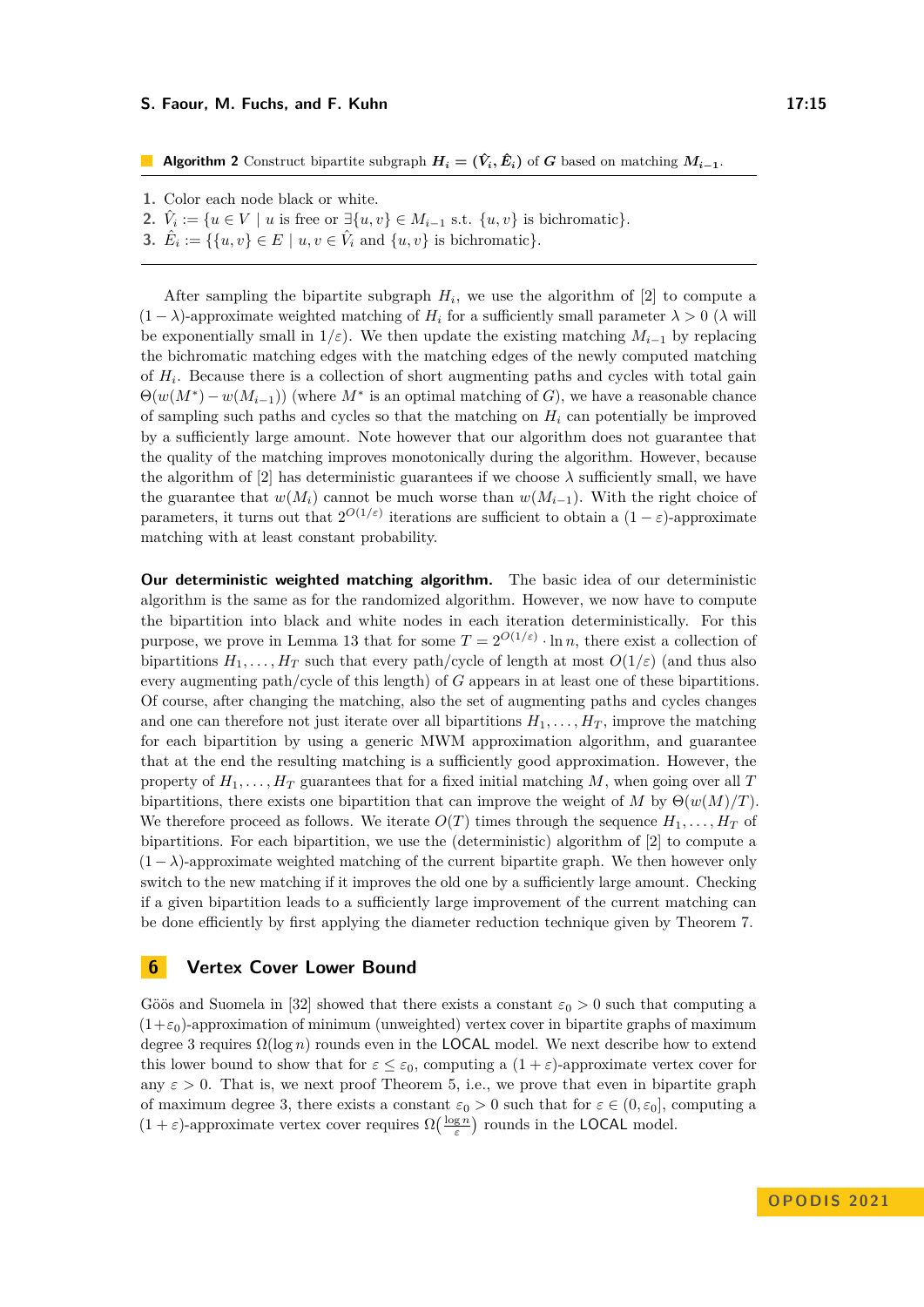#### **17:16 Distributed CONGEST Approximation of Weighted Vertex Covers and Matchings**

**Proof of Theorem [5.](#page-4-0)** in [\[32\]](#page-17-3), Göös and Suomela showed that there exists a bipartite graph  $G = (V_G, E_G)$  with maximum degree 3 and a constant  $\varepsilon_0 > 0$  such that no randomized distributed algorithm with running time  $o(\log n)$  can find a  $(1 + \varepsilon_0)$ -approximate vertex cover on *G*. To extend this proof to smaller approximation ratios, we proceed as follows. Given a positive integer parameter *k*, we construct a new lower bound graph *H* as follows. Graph *H* is obtained from graph *G* by replacing every edge *e* of *G* by a path  $P_e$  of length  $2k + 1$ .

We first describe a method to transform a given vertex cover *S<sup>H</sup>* of *G* into a vertex cover  $S'_H$  of *H* such that  $|S'_H| \leq |S_H|$  and such that  $S'_H$  has the following form. For each edge *e* of *G*,  $S'_H$  contains exactly *k* of the inner nodes of the path  $P_e$  in *H* and it contains at least one of the end nodes of  $P_e$ . The transformation is done independently for each path  $P_e$  as follows. Let  $P_e = (v_0, v_1, \ldots, v_{2k+1})$  be the path that replaces edge  $e = \{v_0, v_{2k+1}\}$  in *G*. If  $S_H \cap \{v_0, v_{2k+1}\} \neq \emptyset$ , we add the nodes  $S_H \cap \{v_0, v_{2k+1}\}$  also to  $S'_H$ . If  $S_H \cap \{v_0, v_{2k+1}\} = \emptyset$ , we arbitrarily add either  $v_0$  or  $v_{2k+1}$  to  $S'_H$ . Further  $S'_H$  contains exactly k of the inner nodes  $v_1, \ldots, v_{2k}$  of  $P_e$  in such a way that every edge of  $P_e$  is covered by some node in  $S'_H$ . If  $v_0 \in S_H'$ , we add all  $v_{2i}$  for  $i \in \{1, \ldots, k\}$  and otherwise we add all  $v_{2i-1}$  for  $i \in \{1, \ldots, k\}$ . Clearly  $S'_H$  is a vertex cover of *H*. To see that  $|S'_H| \leq |S_H|$ , observe that in order to cover all  $2k + 1$  edges of  $P_e$ , every vertex cover of *H* must contain at least  $k + 1$  of the nodes of  $P_e$ and it also must contain at least *k* of the inner nodes of  $P_e$ . If  $S_H \cap \{v_0, v_{2k+1}\}\neq \emptyset$ ,  $S'_H$  only differs in terms of the inner nodes of  $P_e$  from  $S_H$  and we know that also  $S_H$  must contain at least *k* inner nodes of  $P_e$ . If  $S_H \cap \{v_0, v_{2k+1}\} = \emptyset$ , we add either  $v_0$  or  $v_{2k+1}$  to  $S'_H$ . However in this case,  $S_H$  contains at least  $k+1$  inner nodes of  $P_e$  and  $S'_H$  only contains  $k$  inner nodes of  $P_e$ . The transformation from  $S_H$  to  $S'_H$  can be done independently for each of the paths  $P_e$  of length  $2k + 1$  and it can therefore be done in  $O(k)$  rounds in the **LOCAL** model.

Let  $e_G$  be the number of edges of *G* and let  $s_G$  be the size of an optimal vertex cover of *G*. Because the maximum degree of *G* is 3 and we have an optimal vertex cover of *G*, we get that  $e_G = c \cdot s_G$  for some constant  $c \leq 3$ . By the observation above, any vertex cover  $S_H$  of *H* can be transformed into an equally good vertex cover  $S'_H$  with a nice structure. Note that  $S'_H$  consists of exactly *k* inner nodes of each path  $P_e$  for  $e \in E_G$  and it consists of at least one of the end nodes of each such path (i.e., of a vertex cover of *G*). We therefore obtain that there is an optimal vertex cover of *H* that consists of an optimal vertex cover of *G* and of *k* inner nodes of each  $(2k + 1)$ -hop path  $P_e$  replacing an edge *e* of *G*. The size  $s_H$  of an optimal vertex cover of *H* is therefore exactly  $s_H = s_G + k \cdot e_G = (1 + ck) \cdot s_G$ .

Assume now that we have a *T*-round algorithm to compute a  $(1 + \varepsilon)$ -approximate vertex cover  $S_H$  on graph *H* for some  $\varepsilon \leq \varepsilon_0/(1+3k) \leq \varepsilon_0/(1+ck)$ . By the above observation, in  $O(k)$  rounds, we can transform this vertex cover into a vertex cover  $S'_H$ , which contains  $k \cdot e_G = ck \cdot s_G$  inner path nodes and at least one of the end nodes of each  $(2k + 1)$ -hop path replacing an edge of *G* in *H*. The vertex cover  $S'_H$  of *H* therefore induces a vertex cover of *G* of size  $|S'_H| - k \cdot e_G = |S'_H| - ck \cdot s_G$ . Because we assumed that  $\varepsilon \leq \varepsilon_0/(1 + ck)$ , we have  $|S'_H| \leq (1+\varepsilon) \cdot (1+ck) \cdot s_G \leq (1+\varepsilon_0)s_G + ck \cdot s_G$ . The vertex cover  $S'_H$  of *H* therefore induces a  $(1+\varepsilon_0)$ -approximate vertex cover of *G*. We next show that this implies an  $O(1 + T/k)$ -round algorithm to compute a  $(1 + \varepsilon_0)$ -approximate vertex cover of *G*. Assume that we want to compute a vertex cover of *G*. To do this, the nodes of *G* can simulate graph *H* by adding 2*k* virtual nodes on each edge of *G*. An *R*-round algorithm on *H* can then be run in  $O([R/k]) = O(1 + R/k)$  rounds on *G*. We can therefore compute the vertex cover  $S'_H$ on the virtual graph *H* in  $O(1 + (T + k)/k) = O(1 + T/k)$  rounds on *G*. Since  $k = \Theta(1/\varepsilon)$ , the lower bound of [\[32\]](#page-17-3) implies a lower bound of  $\Omega(\frac{\log n}{\varepsilon})$  on the time *T* for computing a  $(1 + \varepsilon)$ -approximate vertex cover on *H*. Finally note that since *G* is bipartite, then *H* is also bipartite and if the maximum degree of  $G$  is 3, then the maximum degree of  $H$  is also 3.  $\blacktriangleleft$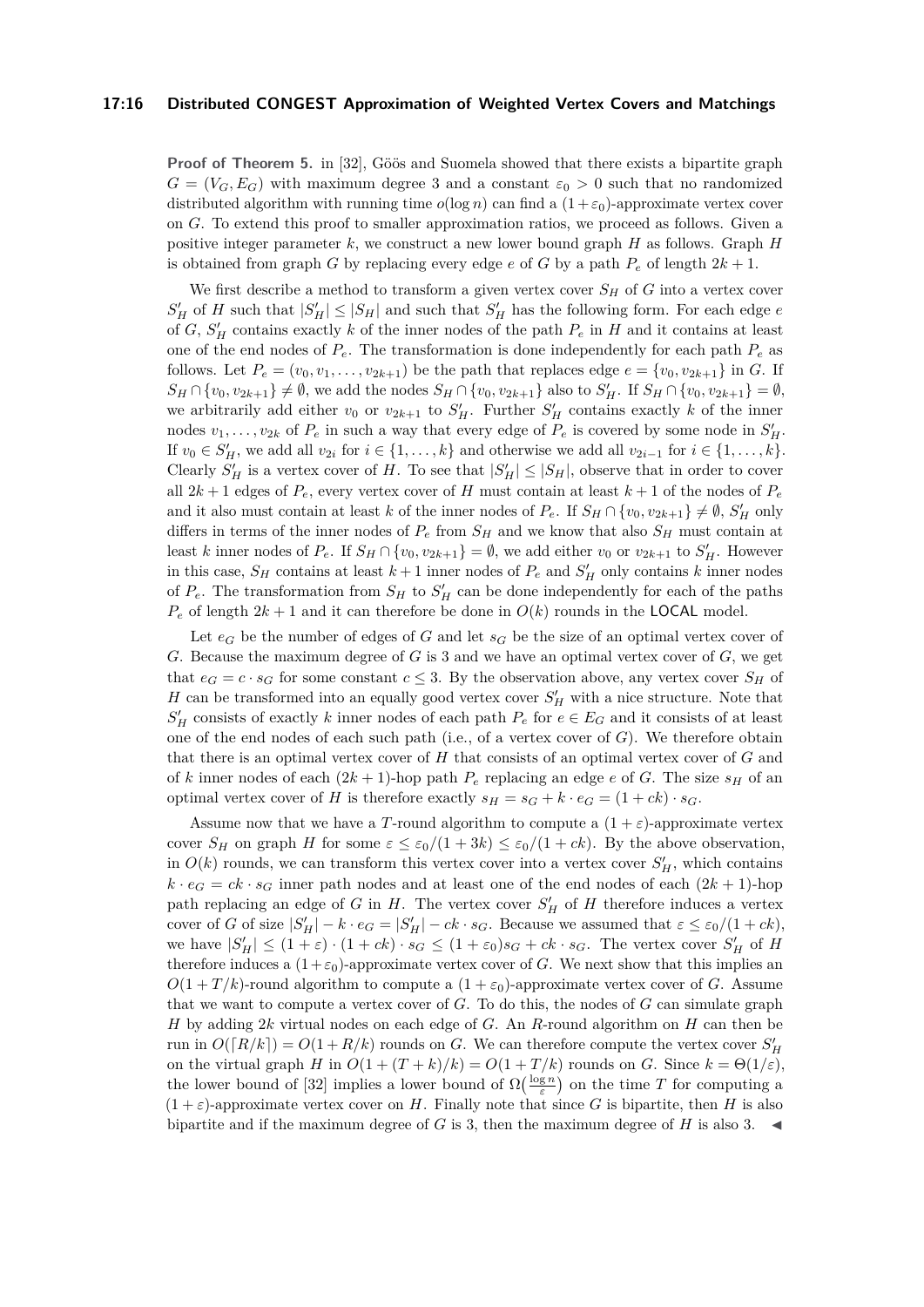#### **References**

- <span id="page-16-0"></span>**1** M. Ahmadi and F. Kuhn. Distributed maximum matching verification in CONGEST. In *Proc. 34th Symp. on Distributed Computing (DISC)*, pages 37:1–37:18, 2020.
- <span id="page-16-11"></span>**2** M. Ahmadi, F. Kuhn, and R. Oshman. Distributed approximate maximum matching in the CONGEST model. In *Proc. 32nd Symp. on Distr. Computing (DISC)*, pages 6:1–6:17, 2018.
- **3** S. Assadi, M. Bateni, A. Bernstein, V. Mirrokni, and C. Stein. Coresets meet EDCS: Algorithms for matching and vertex cover on massive graphs. In *Proc. 30th ACM-SIAM Symp. on Discrete Algorithms (SODA)*, pages 1616–1635, 2019.
- **4** M. Åstrand, P. Floréen, V. Polishchuk, J. Rybicki, J. Suomela, and J. Uitto. A local 2 approximation algorithm for the vertex cover problem. In *Proc. 23rd Symp. on Distributed Computing (DISC)*, pages 191–205, 2009.
- <span id="page-16-1"></span>**5** M. Åstrand and J. Suomela. Fast distributed approximation algorithms for vertex cover and set cover in anonymous networks. In *Proc. 22nd ACM Symp. on Parallelism in Algorithms and Architectures (SPAA)*, pages 294–302, 2010.
- <span id="page-16-16"></span>**6** B. Awerbuch and D. Peleg. Sparse partitions. In *Proc. 31st IEEE Symp. on Foundations of Computer Science (FOCS)*, pages 503–513, 1990.
- <span id="page-16-2"></span>**7** R. Bar-Yehuda, K. Censor-Hillel, M. Ghaffari, and G. Schwartzman. Distributed approximation of maximum independent set and maximum matching. In *Proc. 36th ACM Symp. on Principles of Distributed Computing (PODC),* full version: [arXiv:1708.00276](https://arxiv.org/abs/1708.00276), pages 165–174, 2017.
- <span id="page-16-15"></span>**8** R. Bar-Yehuda, K. Censor-Hillel, Y. Maus, S. Pai, and S. V. Pemmaraju. Distributed approximation on power graphs. In *Proc. 39th ACM Symp. on Principles of Distributed Computing (PODC)*, pages 501–510, 2020.
- <span id="page-16-12"></span>**9** R. Bar-Yehuda, K. Censor-Hillel, and G. Schwartzman. A distributed (2+*ε*)-approximation for vertex cover in *O*(log ∆*/ε* log log ∆) rounds. In *Proc. 35th ACM Symp. on Principles of Distributed Computing (PODC)*, pages 3–8, 2016.
- **10** R. Ben-Basat, G. Even, Kawarabayashi K, and G. Schwartzman. A deterministic distributed 2-approximation for weighted vertex cover in *O*(log *N* log ∆*/* log<sup>2</sup> log ∆) rounds. In *Proc. 25th Coll. on Structural Information and Comm. Complexity (SIROCCO)*, pages 226–236, 2018.
- <span id="page-16-3"></span>**11** R. Ben-Basat, G. Even, K. Kawarabayashi, and G. Schwartzman. Optimal distributed covering algorithms. In *Proc. 33rd Symp. on Distributed Computing (DISC)*, pages 5:1–5:15, 2019.
- <span id="page-16-14"></span>**12** Ran Ben-Basat, Ken ichi Kawarabayashi, and Gregory Schwartzman. Parameterized distributed algorithms. In *Proc. 33rd In. Symp. on Distributed Computing (DISC)*, pages 6:1–6:16, 2019.
- <span id="page-16-13"></span>**13** K. Censor-Hillel, S. Khoury, and A. Paz. Quadratic and near-quadratic lower bounds for the CONGEST model. In *Proc. 31st Symp. on Distr. Computing (DISC)*, pages 10:1–10:16, 2017.
- <span id="page-16-4"></span>**14** A. Czygrinow and M. Hańćkowiak. Distributed algorithm for better approximation of the maximum matching. In *9th Annual Int. Computing and Combinatorics Conf. (COCOON)*, pages 242–251, 2003.
- <span id="page-16-5"></span>**15** A. Czygrinow, M. Hańćkowiak, and E. Szymanska. A fast distributed algorithm for approximating the maximum matching. In *Proceedings of 12th Annual European Symp. on Algorithms (ESA)*, pages 252–263, 2004.
- <span id="page-16-17"></span>**16** R. Diestel. *Graph Theory*, chapter 2.1. Springer, Berlin, 3rd edition, 2005.
- <span id="page-16-10"></span>**17** I. Dinur and S. Safra. On the hardness of approximating vertex cover. *Annals of Mathematics*, 162(1):439–485, 2005.
- <span id="page-16-7"></span>**18** J. Edmonds. Maximum matching and a polyhedron with 0, l-vertices. *J. of Res. the Nat. Bureau of Standards*, 69 B:125–130, 1965.
- <span id="page-16-8"></span>**19** J. Edmonds. Paths, trees, and flowers. *Canadian Journal of Mathematics*, 17(3):449–467, 1965.
- <span id="page-16-9"></span>**20** J. Egerváry. Matrixok kombinatorius tulajdonsáairól [On combinatorial properties of matrices]. *Matematikai és Fizikai Lapok (in Hungarian)*, 38(16–28), 1931.
- <span id="page-16-6"></span>**21** G. Even, M. Medina, and D. Ron. Distributed maximum matching in bounded degree graphs. In *Proceedings of the 2015 Int. Conf. on Distributed Computing and Networking (ICDCN)*, pages 18:1–18:10, 2015.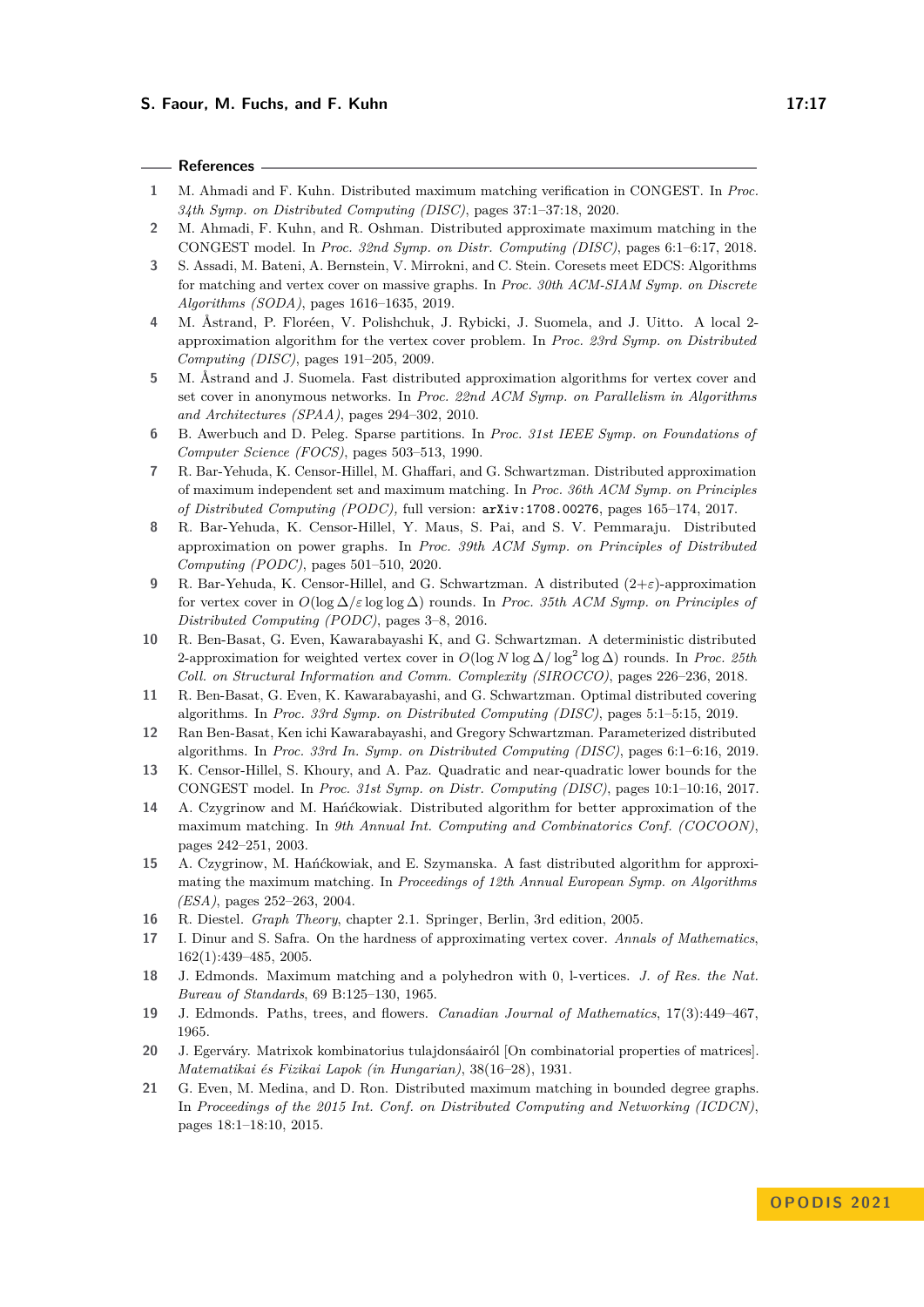#### **17:18 Distributed CONGEST Approximation of Weighted Vertex Covers and Matchings**

- <span id="page-17-18"></span>**22** S. Faour, M. Fuchs, and F. Kuhn. Distributed CONGEST approximation of weighted vertex covers and matchings. *CoRR*, abs/2111.10577, 2021. [arXiv:2111.10577](http://arxiv.org/abs/2111.10577).
- <span id="page-17-0"></span>**23** S. Faour and F. Kuhn. Approximating bipartite minimum vertex cover in the CONGEST model. In *Proc. 24th Conf. on Principles of Distr. Systems (OPODIS)*, pages 29:1–29:16, 2020.
- <span id="page-17-20"></span>**24** U. Feige, Y. Mansour, and R.E. Schapire. Learning and inference in the presence of corrupted ˜ inputs. In *Proc. 28th Conf. on Learning Theory (COLT)*, pages 637–657, 2015.
- <span id="page-17-1"></span>**25** M. Fischer. Improved deterministic distributed matching via rounding. In *Proc. 31st Symp. on Distributed Computing (DISC)*, pages 17:1–17:15, 2017.
- <span id="page-17-13"></span>**26** M. Fischer, S. Mitrovic, and J. Uitto. Deterministic  $(1 + \varepsilon)$ -approximate maximum matching with poly $(1/\varepsilon)$  passes in the semi-streaming model. *CoRR*, abs/2106.04179, 2021. [arXiv:](http://arxiv.org/abs/2106.04179) [2106.04179](http://arxiv.org/abs/2106.04179).
- <span id="page-17-19"></span>**27** K.-T. Foerster, J. H. Korhonen, J. Rybicki, and S. Schmid. Brief announcement: Does preprocessing help under congestion? In *Proc. 38th ACM Symp. on Principles of Distributed Computing (PODC)*, pages 259–261, 2019.
- <span id="page-17-2"></span>**28** M. Ghaffari, C. Jin, and D. Nilis. A massively parallel algorithm for minimum weight vertex cover. In *Proc. 32nd ACM Symp. on Parallelism in Algorithms and Architectures (SPAA)*, pages 259–268, 2020.
- <span id="page-17-17"></span>**29** M. Ghaffari and F. Kuhn. Deterministic distributed vertex coloring: Simpler, faster, and without network decomposition. In *Proc. 62nd IEEE Symp. on Foundations of Computer Science (FOCS)*, 2021.
- <span id="page-17-16"></span>**30** M. Ghaffari, F. Kuhn, and Y. Maus. On the complexity of local distributed graph problems. In *Proc. 39th ACM Symp. on Theory of Computing (STOC)*, pages 784–797, 2017.
- <span id="page-17-12"></span>**31** M. Ghaffari, F. Kuhn, Y. Maus, and J. Uitto. Deterministic distributed edge-coloring with fewer colors. In *Proc. 50th ACM Symp. on Theory of Comp. (STOC)*, pages 418–430, 2018.
- <span id="page-17-3"></span>**32** M. Göös and J. Suomela. No sublogarithmic-time approximation scheme for bipartite vertex cover. *Distributed Computing*, 27(6):435–443, 2014.
- <span id="page-17-23"></span>**33** F. Grandoni, J. Könemann, and A. Panconesi. Distributed weighted vertex cover via maximal matchings. *ACM Trans. Algorithms*, 5(1):6:1–6:12, 2008.
- <span id="page-17-15"></span>**34** F. Grandoni, J. Könemann, A. Panconesi, and M. Sozio. A primal-dual bicriteria distributed algorithm for capacitated vertex cover. *SIAM J. Comput.*, 38(3):825–840, 2008.
- <span id="page-17-4"></span>**35** D. G. Harris. Distributed local approximation algorithms for maximum matching in graphs and hypergraphs. *SIAM J. Computing*, 49(4):711–746, 2020.
- <span id="page-17-10"></span>**36** J. Håstad. Some optimal inapproximability results. *J. of the ACM*, 48(4):798–859, 2001.
- <span id="page-17-21"></span>**37** D. Hochbaum, editor. *Approximation Algorithms for NP-hard Problems*. PWS Publishing Company, 1997.
- <span id="page-17-5"></span>**38** J.H. Hoepman, S. Kutten, and Z. Lotker. Efficient distributed weighted matchings on trees. In *Proc 13th Coll. on Structural Inf. and Comm. Complexity (SIROCCO)*, pages 115–129, 2006.
- <span id="page-17-22"></span>**39** J. E. Hopcroft and R. M. Karp. An  $n^{5/2}$  algorithm for maximum matchings in bipartite graphs. *SIAM J. Comput.*, 2(4):225–231, 1973.
- <span id="page-17-6"></span>**40** A. Israeli and A. Itai. A fast and simple randomized parallel algorithm for maximal matching. *Inf. Process. Lett.*, 22(2):77–80, 1986.
- <span id="page-17-9"></span>**41** G. Karakostas. A better approximation ratio for the vertex cover problem. *ACM Trans. Algorithms*, 5(4):41:1–41:8, 2009.
- <span id="page-17-8"></span>**42** D. Kőnig. Gráfok és mátrixok. *Matematikai és Fizikai Lapok*, 38:116–119, 1931.
- <span id="page-17-11"></span>**43** S. Khot and O. Regev. Vertex cover might be hard to approximate to within 2-epsilon. *J. Comput. Syst. Sci.*, 74(3):335–349, 2008.
- <span id="page-17-14"></span>**44** S. Khuller, U. Vishkin, and N. E. Young. A primal-dual parallel approximation technique applied to weighted set and vertex covers. *J. Algorithms*, 17(2):280–289, 1994.
- <span id="page-17-7"></span>**45** C. Koufogiannakis and N. E. Young. Distributed algorithms for covering, packing and maximum weighted matching. *Distributed Computing*, 24(1):45–63, 2011.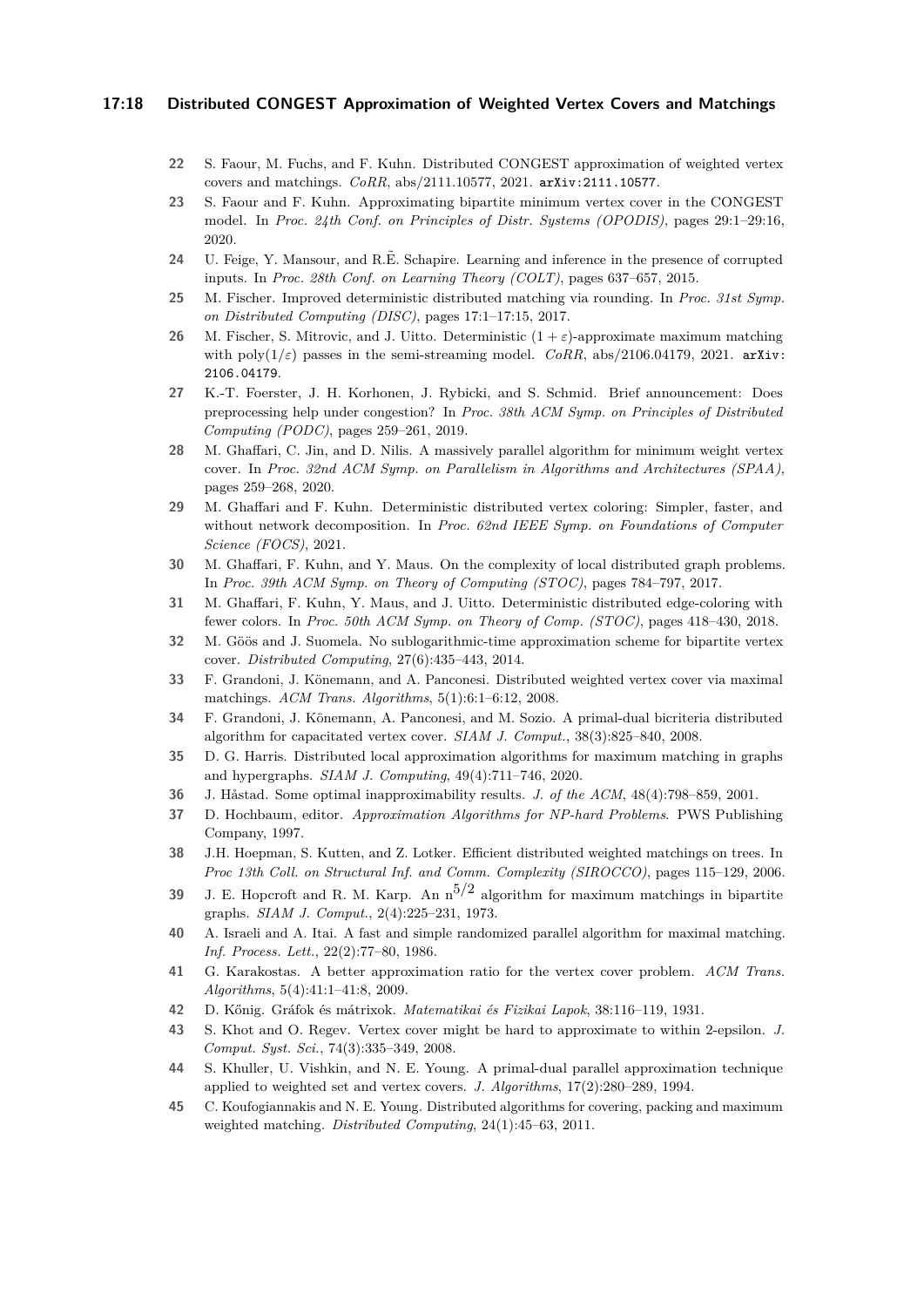#### **S. Faour, M. Fuchs, and F. Kuhn 17:19 17:19**

- <span id="page-18-6"></span>**46** F. Kuhn, T. Moscibroda, and R. Wattenhofer. What cannot be computed locally! In *Proc. 23rd ACM Symp. on Principles of Distributed Computing (PODC)*, pages 300–309, 2004.
- <span id="page-18-0"></span>**47** F. Kuhn, T. Moscibroda, and R. Wattenhofer. The price of being near-sighted. In *Proceedings of 17th Symp. on Discrete Algorithms (SODA)*, pages 980–989, 2006.
- <span id="page-18-10"></span>**48** N. Linial and M. Saks. Low diameter graph decompositions. *Combinatorica*, 13(4):441–454, 1993.
- <span id="page-18-1"></span>**49** Z. Lotker, B. Patt-Shamir, and S. Pettie. Improved distributed approximate matching. *J. ACM*, 62(5):38:1–38:17, 2015.
- <span id="page-18-2"></span>**50** Z. Lotker, B. Patt-Shamir, and A. Rosén. Distributed approximate matching. *SIAM Journal on Computing*, 39(2):445–460, 2009.
- <span id="page-18-11"></span>**51** G. L. Miller, R. Peng, and S. C. Xu. Parallel graph decompositions using random shifts. In *Proc. 25th ACM Symp. on Parallelism in Alg. and Arch. (SPAA)*, pages 196–203, 2013.
- <span id="page-18-3"></span>**52** T. Nieberg. Local, distributed weighted matching on general and wireless topologies. In *Proc. Joint Workshop on Foundations of Mobile Computing (DIALM-POMC)*, pages 87–92, 2008.
- <span id="page-18-5"></span>**53** D. Peleg. *Distributed Computing: A Locality-Sensitive Approach*. SIAM, 2000.
- <span id="page-18-7"></span>**54** V. Rozhoň and M. Ghaffari. Polylogarithmic-time deterministic network decomposition and distributed derandomization. In *Proc. 52nd ACM Symp. on Theory of Computing (STOC)*, pages 350–363, 2020.
- <span id="page-18-9"></span>**55** S. Schmid and J. Suomela. Exploiting locality in distributed SDN control. In *Proc. 2nd ACM SIGCOMM Works. on Hot Topics in Software Defined Netw. (HotSDN)*, pages 121–126, 2013.
- <span id="page-18-4"></span>**56** M. Wattenhofer and R. Wattenhofer. Distributed weighted matching. In *Proc. 18th Conf. on Distributed Computing (DISC)*, pages 335–348, 2004.

# <span id="page-18-8"></span>**A Basic Tools**

## **A.1 Fractional Approximation Algorithm**

In all our upper bounds, we need an efficient deterministic distributed approximation scheme for the fractional variants of the MWVC and the MWM problem. In [\[2\]](#page-16-11), Ahmadi, Kuhn, and Oshman showed that for every instance of the MWM problem with weights in the range [1*, W*] and for every  $\varepsilon \in (0,1]$ , it is possible to deterministically compute a  $(1-\varepsilon)$ -approximate fractional solution in time  $O(\log(\Delta W)/\varepsilon^2)$  in the CONGEST model. In our algorithm to solve the MWVC problem, we need a variant of this algorithm, which works for the (unweighted) fractional *w*-matching problem. The following theorem shows that this can be done with the same asymptotic cost that we have for the fractional MWM problem.

<span id="page-18-12"></span> $\blacktriangleright$  **Theorem 12.** Let  $G = (V, E, w)$  be an undirected *n*-node graph with integer node weights  $w(v) \in \{1, \ldots, W\}$ *. Then, for every*  $\varepsilon \in (0, 1]$ *, there is a deterministic*  $O(\log(\Delta W)/\varepsilon^2)$ *-round* CONGEST *algorithm to compute a*  $(1 - \varepsilon)$ *-approximate solution to the fractional w-matching problem in G* and a  $(1+\varepsilon)$ -approximate solution to the minimum fractional weighted vertex *cover problem.*

**Proof.** The theorem could be proven for arbitrary weights in the range [1, W] by adapting the algorithm of [\[2\]](#page-16-11). We here give a generic reduction, which works for integer weights and which allows to use the result of  $[2]$  (almost) in a blackbox manner.

We define an unweighted graph  $G' = (V', E')$  as follows. For every node  $v \in V$ ,  $V'$ contains  $w(v)$  nodes  $(v, 1), \ldots, (v, w(v))$ . Further, for every edge  $\{u, v\} \in E$ , we add a complete bipartite graph between the corresponding nodes to  $G'$ , that is,  $E'$  contains all edges  $\{(u, i), (v, j)\}\$ for  $i \in \{1, \ldots, w(v)\}\$  and  $j \in \{1, \ldots, w(u)\}\$ . We then apply the unweighted fractional matching algorithm of [\[2\]](#page-16-11) to compute a  $(1 - \varepsilon)$ -approximate fractional matching of *G'*. The maximum degree of any node in  $G'$  is at most  $\Delta \cdot W$  and when running the algorithm in the CONGEST model on *G*′ , the round complexity of the algorithm is therefore  $O(\log(\Delta W)/\varepsilon^2)$  as claimed (cf. Theorem 2 in [\[2\]](#page-16-11)).